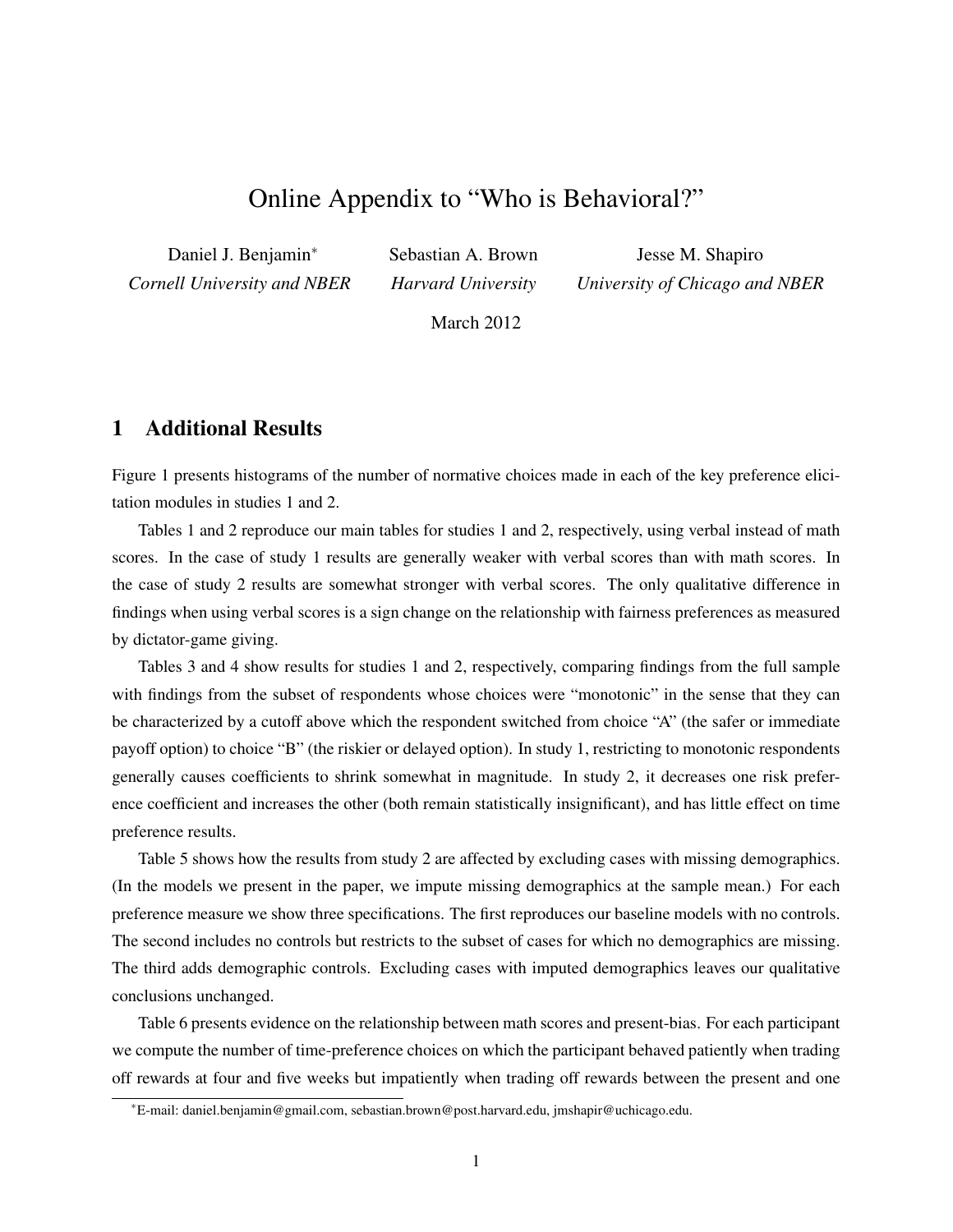week. We estimate an ordered probit model relating the number of such present-biased choices to the math score. We find a negative and statistically insignificant relationship between math score and the number of present-biased choices.

Tables 7 and 8 show estimates for studies 1 and 2, respectively, showing coefficients on our main control variables and adding a specification that includes gender but not socioeconomic controls. In study 1, we find that male participants exhibit statistically insignificantly less normative behavior. The relationship between municipal income and normative behavior is statistically significant and inconsistent in direction. In study 2, we find that male participants are marginally statistically significantly more risk neutral, statistically insignificantly less patient, and statistically insignificantly more selfish. In the case of risk preference, household income and automobile wealth are statistically significant but have opposite signs. In the case of time preference, socioeconomic controls have no consistent sign or statistical significance.

Table 9 shows evidence on the importance of family background as a confound, using data on siblings from study 2. Our measure of cognitive ability is the average math GPA rather than the math score on the PSU practice exam, because PSU scores are not available for non-seniors. For each preference elicitation we show two specifications. The first uses all participants with participating siblings but does not control for sibling group fixed effects. We show this specification as a baseline because the sample and ability measure differ from that in the main specifications in the paper. The second specification in each group adds family fixed effects. These models should be interpreted cautiously because of the well-known incidental parameters problem with fixed effects in nonlinear models. In all cases the point estimate on math grade is positive in the model with sibling group fixed effects. In the case of the first risk preference elicitation, the coefficient is statistically significant. In all other cases, it is statistically insignificant.

Tables 10 and 11 present results on the relationship between preferences and elementary school GPA for studies 1 and 2, respectively. In study 1, the associations are similar to those with PSU scores, with the exception of the coefficient for risk preference in gains, which is smaller and no longer statistically significant. In study 2, the associations with elementary school GPA have the same signs but are weaker than the associations with PSU scores.

Table 12 presents an additional analysis of our cognitive load experiment. For each preference measure we compare the share of participants making entirely normative choices between those under load and those not under load. In contrast to our parametric test in the text, here we compute a Fisher exact *p*-value of the null hypothesis that there is no effect of cognitive load on the distribution of the dependent variable. As in our parametric test, only the effect of cognitive load on risky choices with equalized complexity is statistically significant.

Table 13 shows the relationship between math grades and treatment condition in our cognitive load study as a test of the balance of observables. The data are broken out into four groups according to the assigned questionnaire variant. A Fisher exact test does not reject the null hypothesis that the math score is balanced across experimental conditions.

Table 14 presents a bounding analysis of our cognitive load experiment. For each of the two prefer-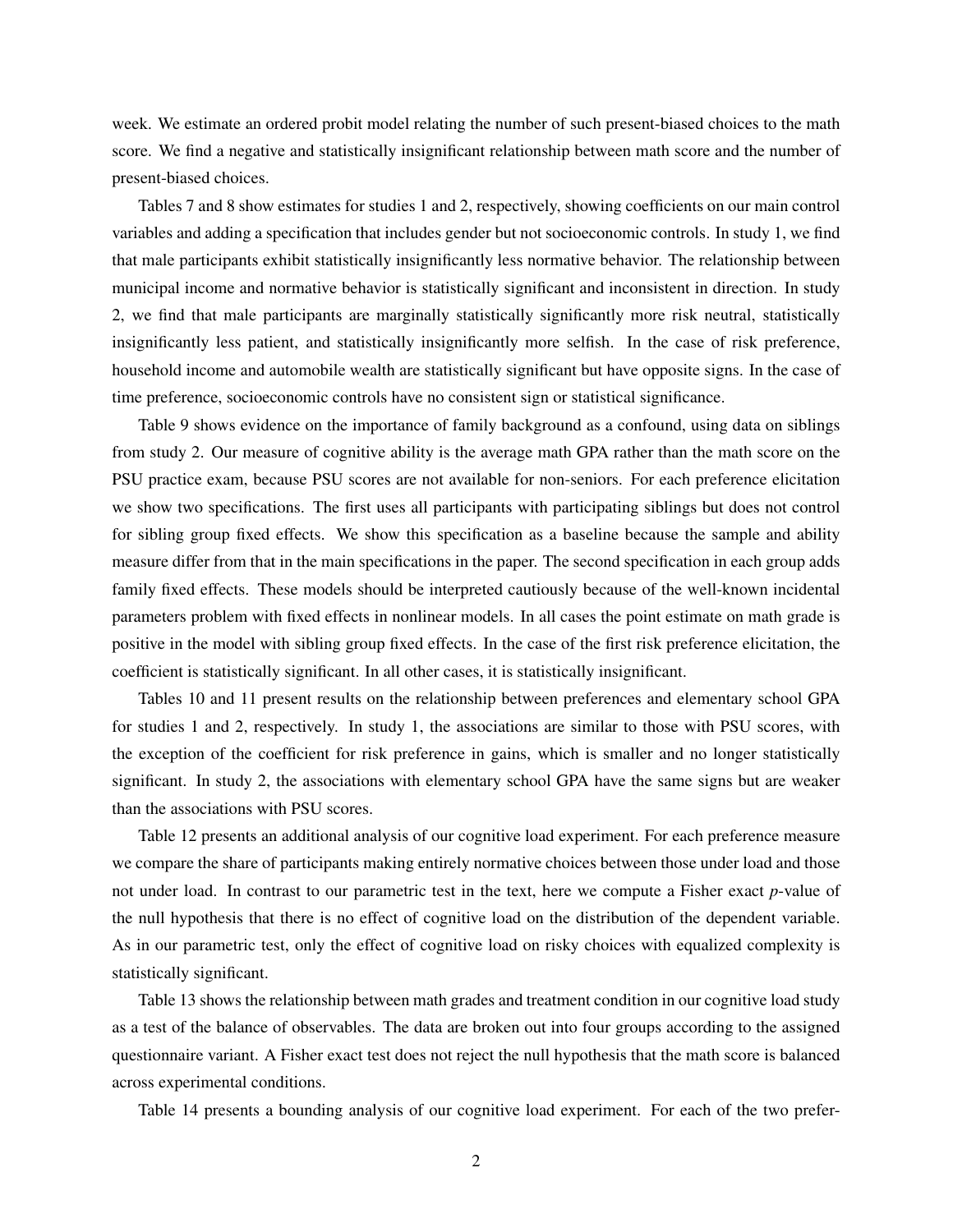ence measures for which there were respondents who failed to answer at least one preference question, we present both our baseline specification (in which we exclude respondents with missing data) and a conservative "bounding" specification in which we assume that the missing preference is normative under load and non-normative otherwise. As expected, the estimated effect of cognitive load is weaker in the bounding specification. (Note that the table excludes the one preference measure for which we find a statistically significant effect of cognitive load, because for that measure there were no missing responses.)

Table 15 shows how the effect of our cognitive load manipulation differs with cognitive ability. We find no consistent evidence of an interaction between math grades and cognitive load. In the case of the second math quiz, we find a statistically significant negative interaction, indicating that cognitive load has a greater impact on those with greater baseline ability.

Table 16 shows how the effect of our reasoning manipulation differs with cognitive ability. This evidence suggests that the effect of additional reasoning on expressed preferences is greatest for those with the lowest measured mathematical ability. This effect is statistically significant for risk preference but not time preference.

## 2 Summary of Harvard Pilot

#### 2.1 Methods

#### 2.1.1 Participants

Participants were 60 undergraduates (virtually all Harvard students), recruited through on-campus posters and e-mail solicitations. We promised students \$5 for participating in a 45-minute experiment, with the possibility to earn more "depending on your responses [in the experiment]." We allowed only non-economics majors to participate because we were concerned that economics students would be familiar with our preference elicitation procedures. In total, we held six sessions, on February 8, 21, and 22, and May 14, 15, and 16, 2004.

### 2.1.2 Procedure

An experimenter guided participants through a questionnaire in unison by reading instructions aloud. The questionnaire contained four preference-elicitation sections: small-stakes risk preferences, short-term time preferences, fairness preferences, and idiosyncratic consumption preferences. The order of the sections differed across sessions; this order had no effect on the results. As described below, in any given section, a random half of the participants were under cognitive load.

At the end of the questionnaire, after all the preference-elicitation questions, we asked participants for their major, year in school, gender, and highest Math and Verbal SAT I scores. 57 out of 60 participants had taken the SAT. As a check on the accuracy of the self-reported SAT scores, we included a section of SAT-like math questions near the end of the questionnaire (after participants had responded to all the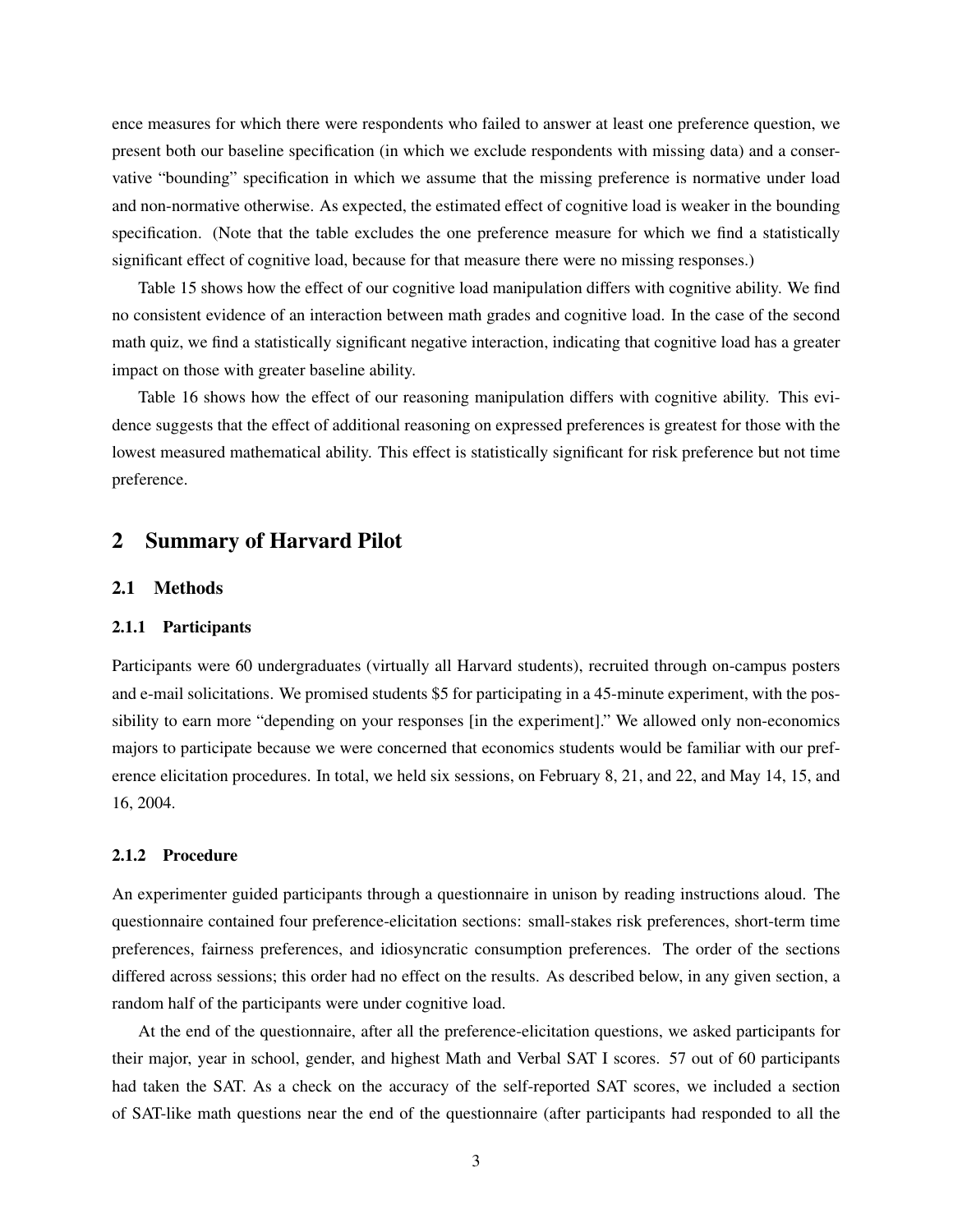preference-elicitation sections). The correlation between performance on the SAT-like math questions and self-reported Math SAT score was 0.33, which is significantly different from 0 ( $p = 0.012$ ).

We paid all participants \$5 in cash for their participation immediately at the completion of the session. We also paid participants (by check) for their choices so that our preference-elicitation procedures were incentive-compatible. As described below, for some sections we paid participants immediately after the experiment. For other sections, we mailed checks to participants within a week of their participation.

*Small-Stakes Risk Preference.* Each question offered the choice between \$0.50 for sure and a gamble that gave a 50% chance of winning \$0 and a 50% chance of winning *X*, where *X* took the values \$0.95, \$1.05, \$1.15, \$1.25, and \$1.35 in ascending order. We gave participants an example question in the instructions and the opportunity to ask questions.

For this and other sections, we gave participants 15 seconds to answer the five questions. We imposed this time limit because pretesting suggested that most participants finished within that short amount of time even when given unlimited time, and because allowing more time reduced the effectiveness of the cognitive load as a distracting task. Our intent was that participants in the cognitive load condition would attend to the cognitive load task concurrently with answering the preference questions. With more time, however, participants could more readily focus primarily on the cognitive load task, switching attention occasionally to answer a preference question.

Participants knew from the instructions that after they made a selection for each question, we would roll a die five times to determine their payment for this section. We asked a participant to roll the die to maximize our credibility. We paid participants for this section in the check that we mailed within a week of the individual's participation.

*Short-Term Time Preference.* After an example question and an opportunity to ask the experimenter about the instructions, participants chose between \$5.00 today and *X* a week from now, where *X* was \$5.05, \$5.35, \$5.55, \$5.75, \$5.95, and \$6.15 in ascending order. Among the 57 participants for whom SAT scores are available, 6 did not answer all of the time preference questions (5 of whom were subjected to cognitive load, described below). These participants have been omitted from our analysis.

After giving participants 15 seconds to answer the six questions, we asked a participant to roll the die that would select the question to be implemented. The instructions explained that participants would receive a check to pay them for this section. That check would be post-dated by a week if the participant had chosen (B) for the relevant question. We gave participants their check immediately after the session.

*Fairness Preference.* To implement an anonymous dictator game, we informed participants that they had been randomly assigned to another participant in the same session, but that no one would ever find out who had been assigned to whom. To rule out bilateral reciprocity concerns, the experimenter made it clear that the other person had, in turn, been assigned to a different participant. As a result, each participant would affect the payoff of another participant but would not be affected by that other participant.

Participants were told they had been given \$1.00, and they had the opportunity to give away \$0.00, \$0.25, \$0.50, \$0.75, or \$1.00 to another participant. Participants were given 15 seconds to make a decision.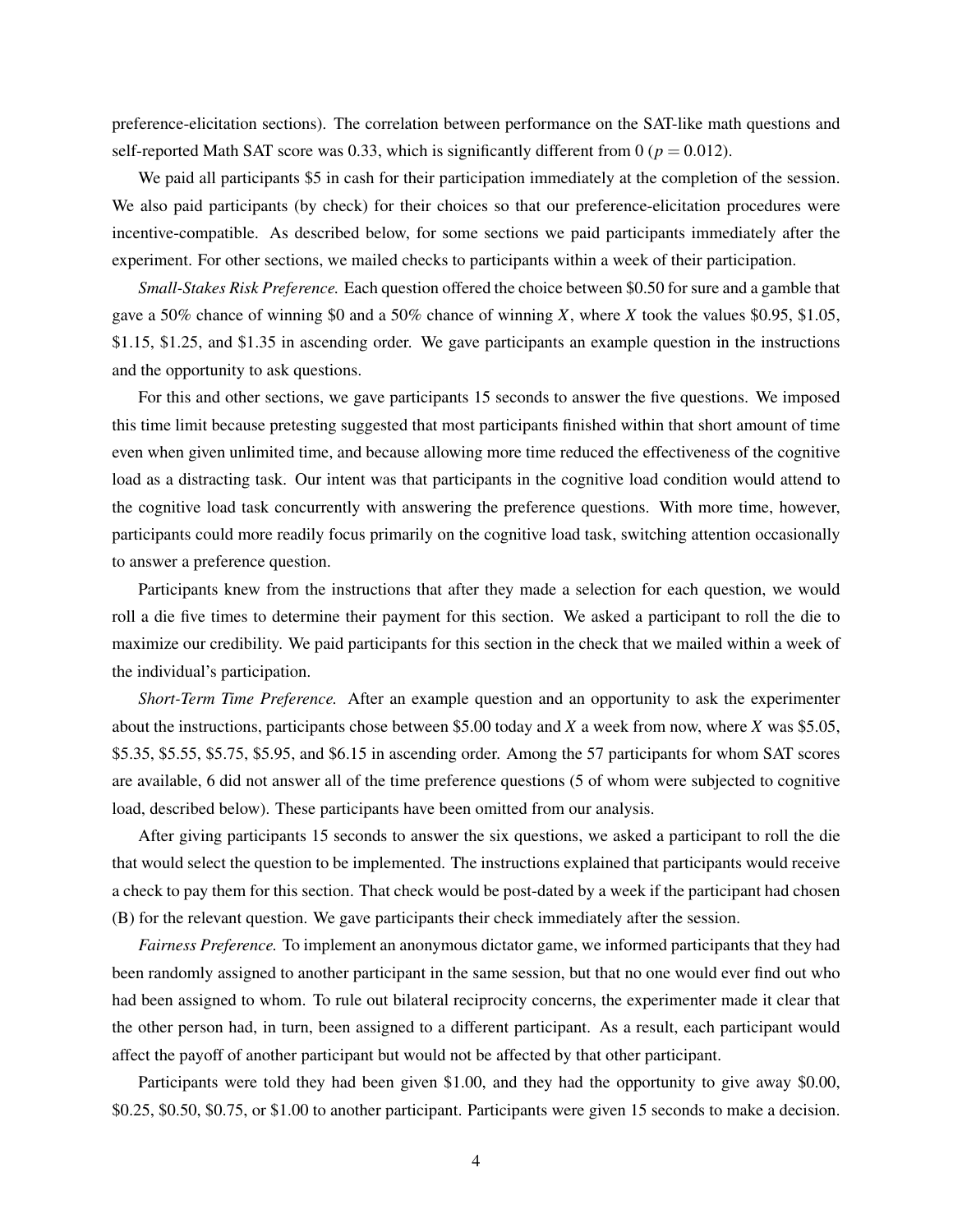*Idiosyncratic Preference.* We asked participants five binary preference questions for which there is no normatively correct answer. We asked participants whether they preferred chocolate or coffee ice cream, red or silver-colored cars, cats or dogs as pets, Pepsi or Coke to drink, and Butterfinger or Kit Kat as a candy to eat. We informed participants that they would actually receive their preferred candy as part of their payment.

*Cognitive Load Manipulation.* We subjected a randomly chosen half of the participants to "cognitive load" during each section of the questionnaire. During each of the preference-elicitation sections of the questionnaire and during the SAT-like math questions, participants heard a CD of piano notes while they filled out the section. In each section, half the participants were required to remember the number of times they heard a specific sequence of musical tones. The sequence to be remembered varied across questionnaires. To incentivize participants in the cognitive load condition to pay attention to the tones, we made payment for that section contingent on correct recall of the number of repetitions of the sequence of tones.

In earlier pilot tests with Harvard students, we tried two other cognitive load procedures. We required participants to remember seven-digit numbers (as in Shiv and Fedorikhin, 1999, and Hinson, Jameson, and Whitney, 2003), and we also tried playing musical tones at a slower pace than in the actual experiment. Neither of these manipulations reliably influenced the preferences we measured.

### 2.2 Results

Table 17 shows the results of a probit analysis of the relationship between SAT scores and measured preferences that we conducted after we ran the pilot study and before we ran our studies in Chile. Column (1) shows that participants with above-median Math SAT scores have a 24 percentage point greater chance of behaving risk-neutrally, which is economically large and statistically significant at the 10% level. In column (2) when we include measures of both Math and Verbal SAT score, the estimated effect of an above-median Math SAT score increases and becomes significant at the 5% level, whereas we find a statistically insignificant negative effect of having an above-median Verbal SAT score. Our estimates in columns (3) and (4) of the effect of SAT scores show positive (though not quite statistically significant) effects of mathematical ability on patience and a small and insignificant negative effect of verbal ability.

As columns (5) and (6) show, we find no evidence of a relationship between Math SAT score and "selfishness" (defined as keeping 100% of the dollar available for splitting). The point estimate indicates that more cognitively able individuals are slightly less likely to behave selfishly, but this estimate is statistically indistinguishable from zero.

For four of our five idiosyncratic preference choices, we find no statistically significant relationship with Math SAT score (results not shown), although in our data, individuals with higher Math SAT scores are statistically significantly more likely to prefer cats over dogs.

Column (1) of Table 18 shows that cognitive load reduced the number of correct answers on our sixquestion battery of SAT-like math questions by about .7 on average, and a Mann-Whitney test rejects the null of no effect at the 10% level ( $p = .080$ ). Columns (2)-(4) show that in this sample, cognitive load did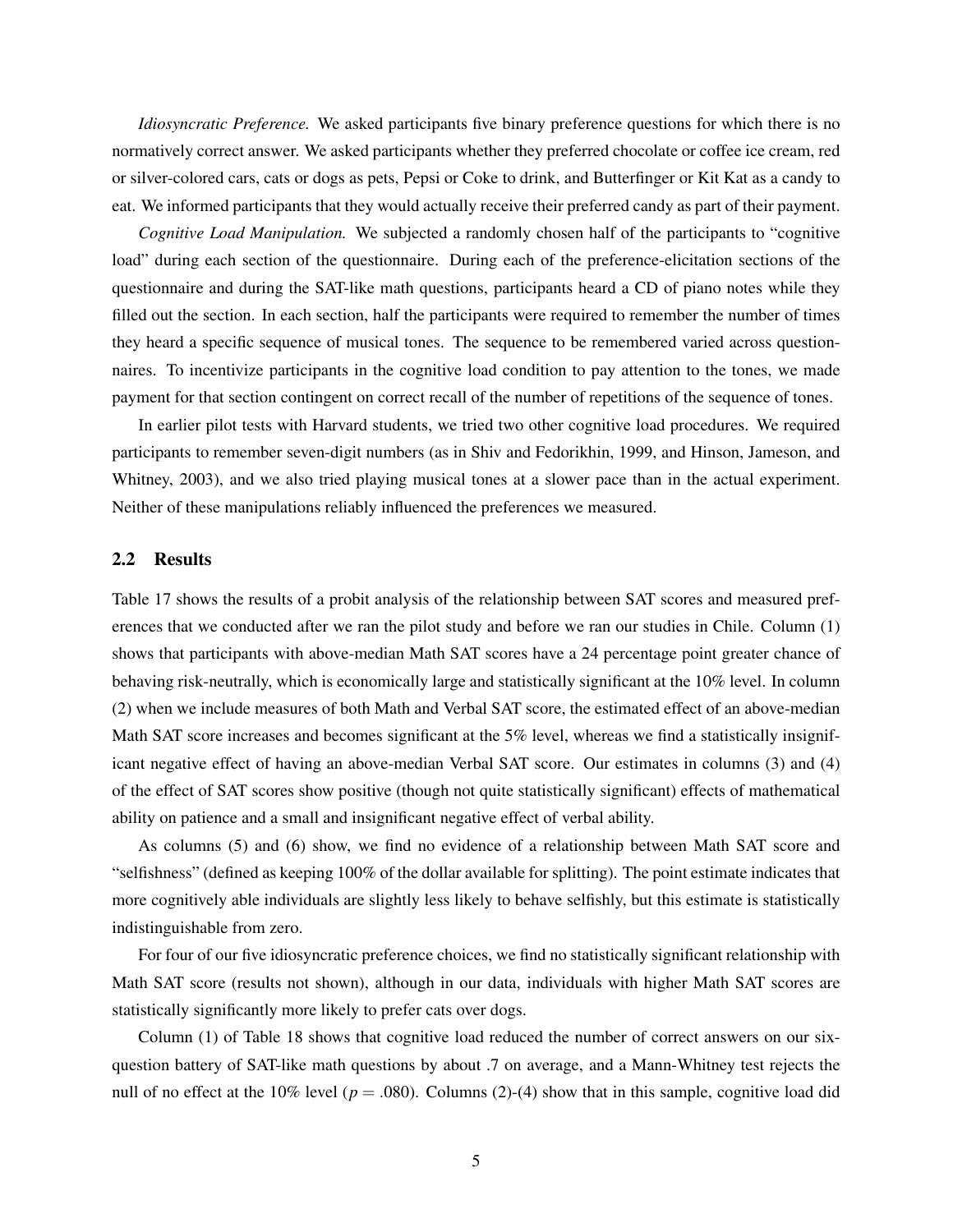not have a statistically significant effect on measured risk-neutrality, expressed time preference, or dictator game behavior.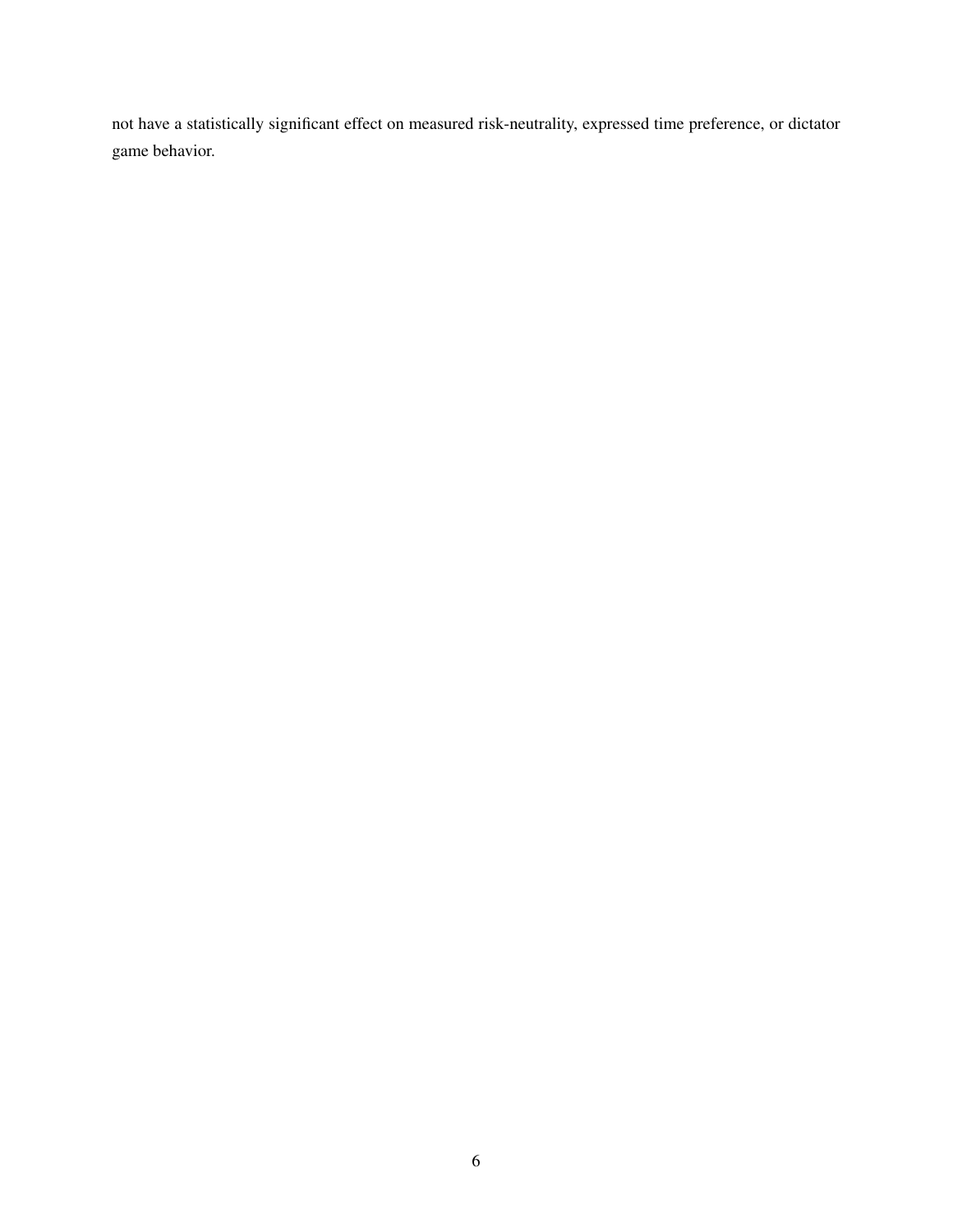# References

- Hinson, J.M., T.J. Jameson, and P. Whitney. Impulsive decision making and working memory. *Journal of Experimental Psychology: Learning, Memory, and Cognition*, 29:298-306, 2003.
- Shiv, Baba and Alexander Fedorikhin. Heart and mind in conflict: The interplay of affect and cognition in consumer decision making. *Journal of Consumer Research*, 26(3):27-292, 1999.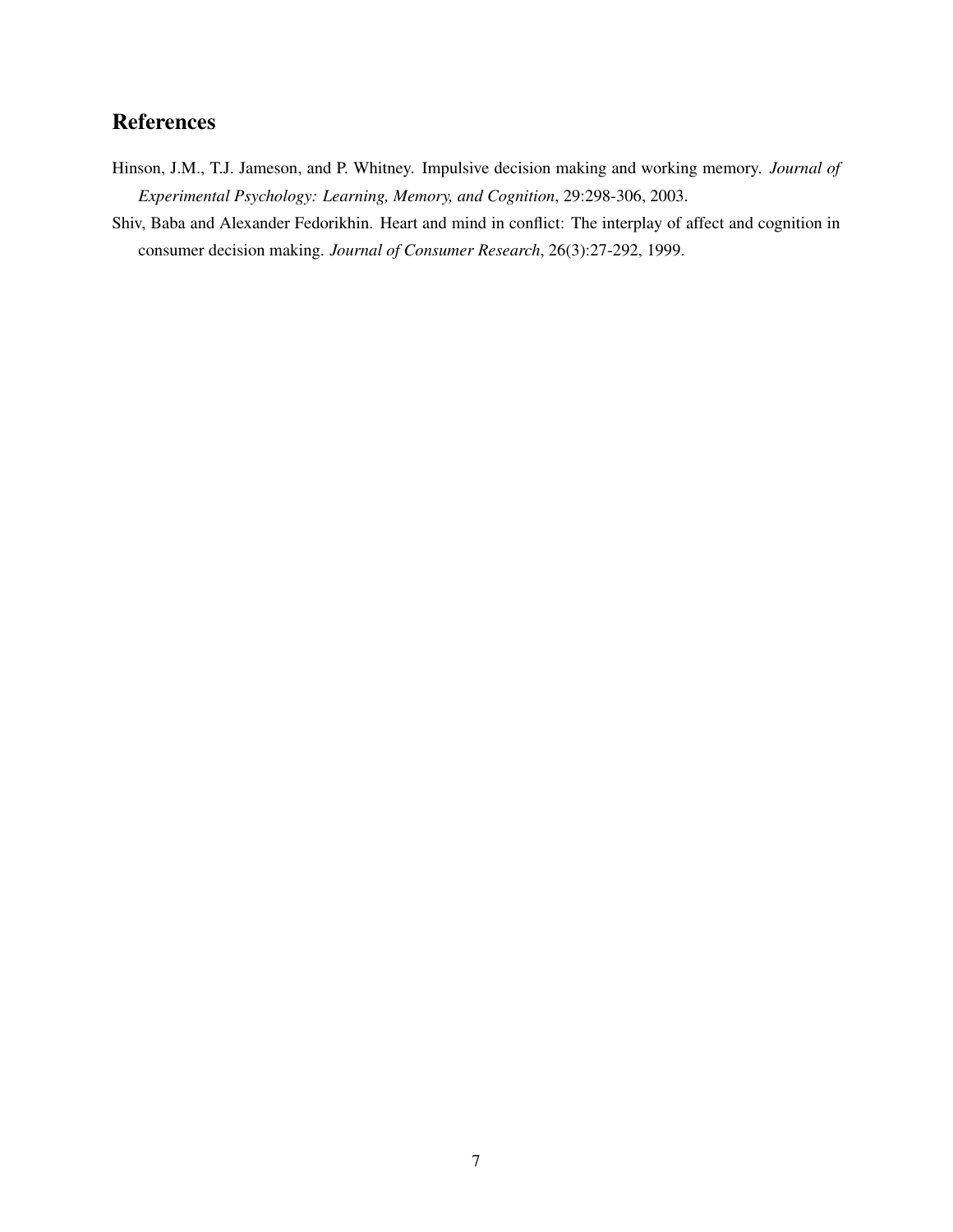

Figure 1: *Distribution of Main Dependent Measures: Studies 1 and 2*

Variable plotted: Number of normative (risk neutral, patient, selfish) choices

Notes: Figure plots the distribution of the number of normative choices made in the given preference elicitation. See "Methods and Data" section for details of preference elicitation.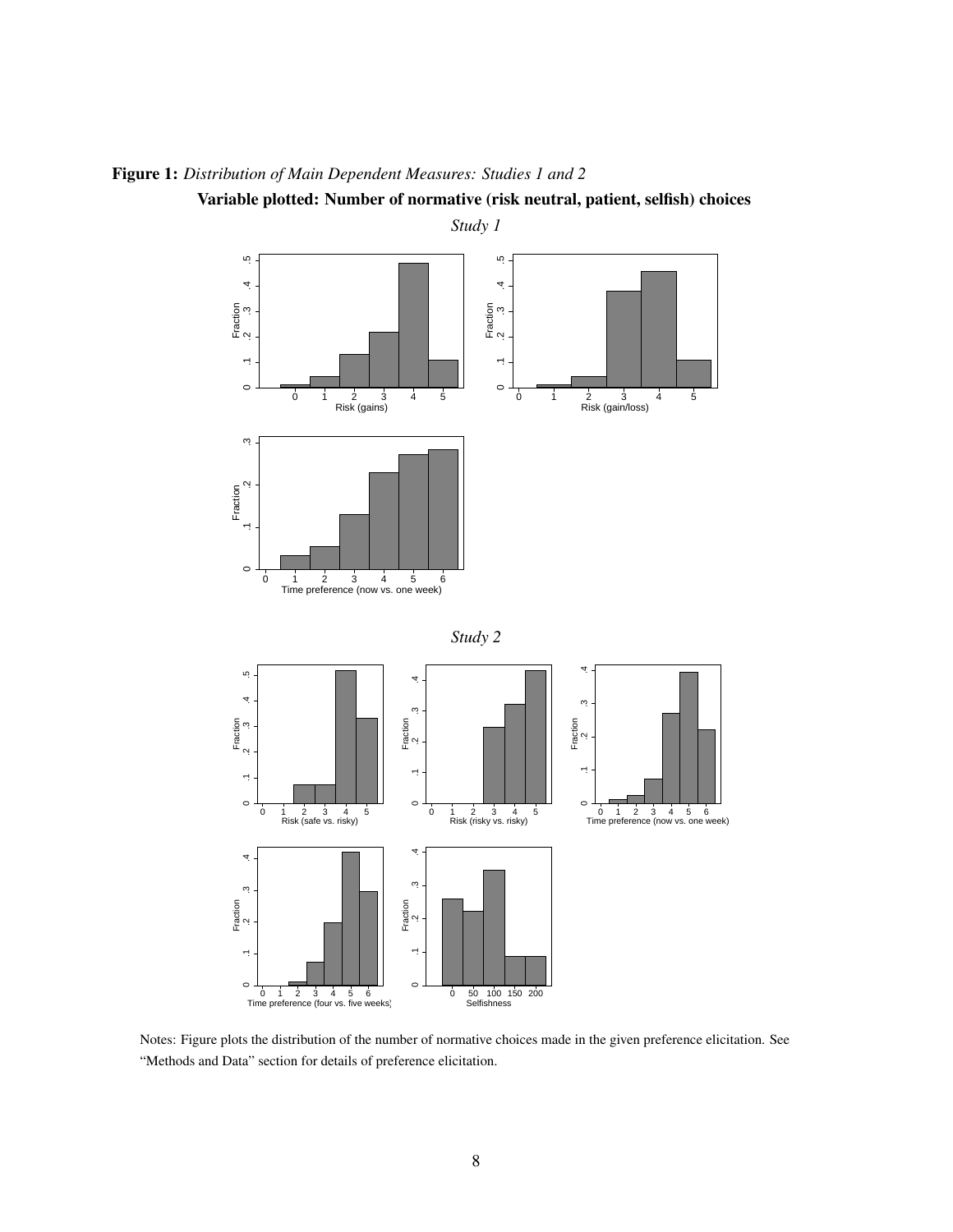Table 1: *Preferences and Verbal Scores: Study <sup>1</sup>*

Dependent variable: Number of normative (risk neutral, patient) choices

| Preference type                    |          | Risk (gains) |          | Risk (gain/loss) |          | Time preference (now vs. one week) |
|------------------------------------|----------|--------------|----------|------------------|----------|------------------------------------|
|                                    | (1)      | (2)          | (3)      | (4)              | (5)      | (6)                                |
| Standardized verbal score          | 0.2521   | 0.2487       | 0.0794   | 0.0736           | 0.2008   | 0.2068                             |
|                                    | (0.1140) | (0.1143)     | (0.1141) | (0.1145)         | (0.1109) | (0.1113)                           |
|                                    | [0.0453] | [0.0444]     | [0.0148] | [0.0136]         | [0.0667] | [0.0683]                           |
| Demographic controls?              |          |              |          |                  |          | X                                  |
| Share making all normative choices | 0.1087   | 0.1087       | 0.1087   | 0.1087           | 0.2826   | 0.2826                             |
| Pseudo- $R^2$                      | 0.0195   | 0.0209       | 0.0023   | 0.0074           | 0.0113   | 0.0147                             |
| $\overline{N}$                     | 92       | 92           | 92       | 92               | 92       | 92                                 |

Notes: Results are from ordered probit models, with standard errors in parentheses and estimated marginal effect on the probability of all normative choices (evaluated at the sample mean of the independent variables) in brackets. Dependentvariable is the number of normative choices made in the given preference elicitation. See "Methods and Data" sectionfor details of preference elicitation. Demographic controls are gender and the mean income in the participant'smunicipality of residence.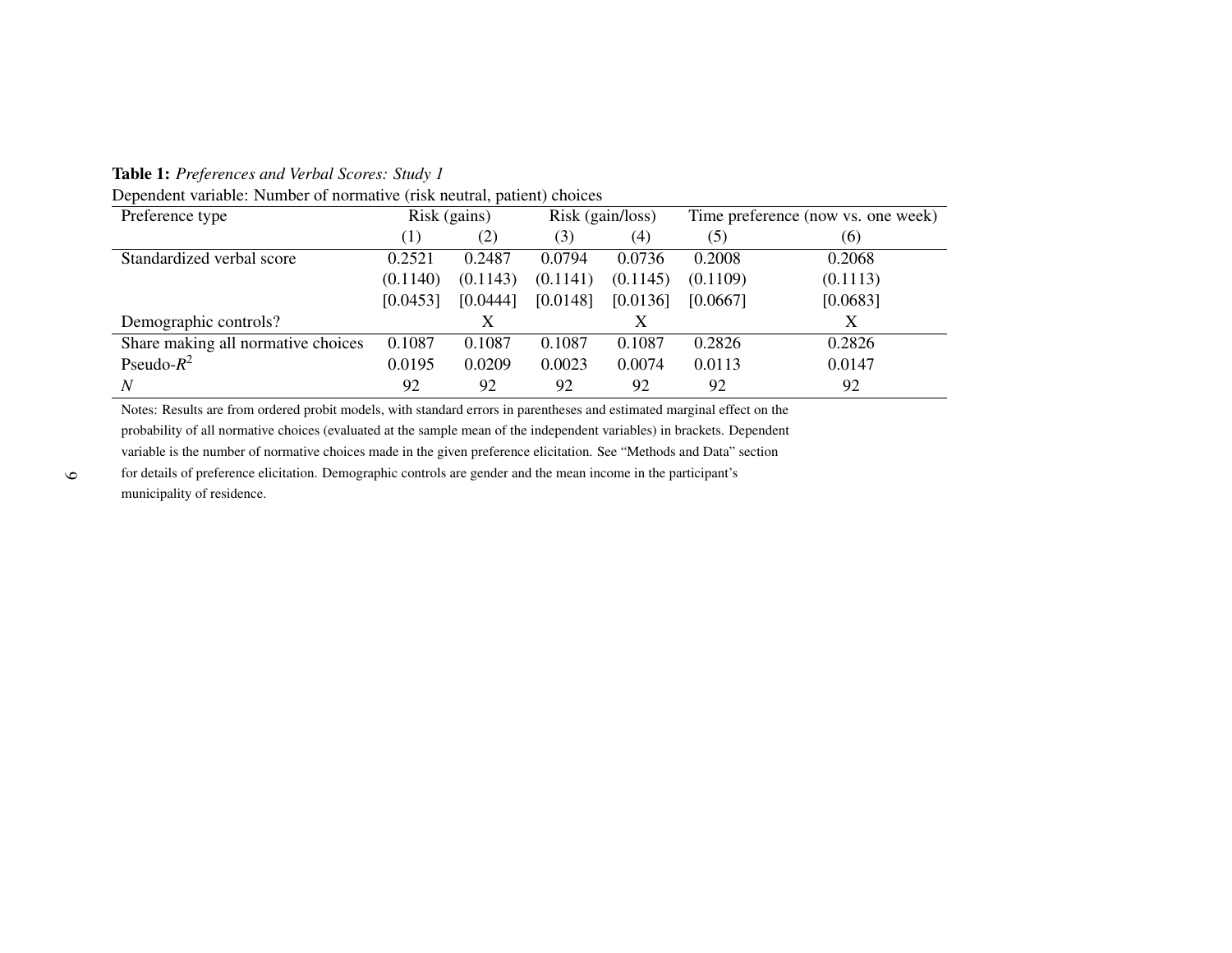Table 2: *Preferences and Verbal Scores: Study <sup>2</sup>*

Dependent variable: Number of normative (risk neutral, patient, selfish) choices

| Preference type                    |                  | Risk     |          | Risk              |          | Time preference    |          | Time preference       | Selfishness |          |
|------------------------------------|------------------|----------|----------|-------------------|----------|--------------------|----------|-----------------------|-------------|----------|
|                                    | (safe vs. risky) |          |          | (risky vs. risky) |          | (now vs. one week) |          | (four vs. five weeks) |             |          |
|                                    | (1)              | (2)      | (3)      | $\left( 4\right)$ | (5)      | (6)                | (7)      | (8)                   | (9)         | (10)     |
| Standardized verbal score          | 0.1629           | 0.1339   | 0.1854   | 0.2331            | 0.2693   | 0.2812             | 0.1449   | 0.1221                | 0.2103      | 0.2616   |
|                                    | (0.1251)         | (0.1395) | (0.1287) | (0.1432)          | (0.1229) | (0.1344)           | (0.1232) | (0.1348)              | (0.1199)    | (0.1320) |
|                                    | [0.0584]         | [0.0437] | [0.0718] | [0.0851]          | [0.0774] | [0.0798]           | [0.0496] | [0.0411]              | [0.0323]    | [0.0392] |
| Demographic controls?              |                  |          |          | Х                 |          |                    |          |                       |             |          |
| Share making all normative choices | 0.3333           | 0.3333   | 0.4321   | 0.4321            | 0.2222   | 0.2222             | 0.2963   | 0.2963                | 0.0864      | 0.0864   |
| Pseudo- $R^2$                      | 0.0096           | 0.0878   | 0.0120   | 0.0584            | 0.0214   | 0.0315             | 0.0066   | 0.0177                | 0.0129      | 0.0300   |
| N                                  | 81               | 81       | 81       | 81                | 81       | 81                 | 81       | 81                    | 81          | 81       |

Notes: Results are from ordered probit models, with standard errors in parentheses and estimated marginal effect on theprobability of all normative choices (evaluated at the sample mean of the independent variables) in brackets. Dependent

variable is the number of normative choices made in the given preference elicitation. See "Methods and Data" section

for details of preference elicitation. Demographic controls are gender, father's years of schooling, mother's years of

schooling, household monthly income, and the total market value of the family's automobiles.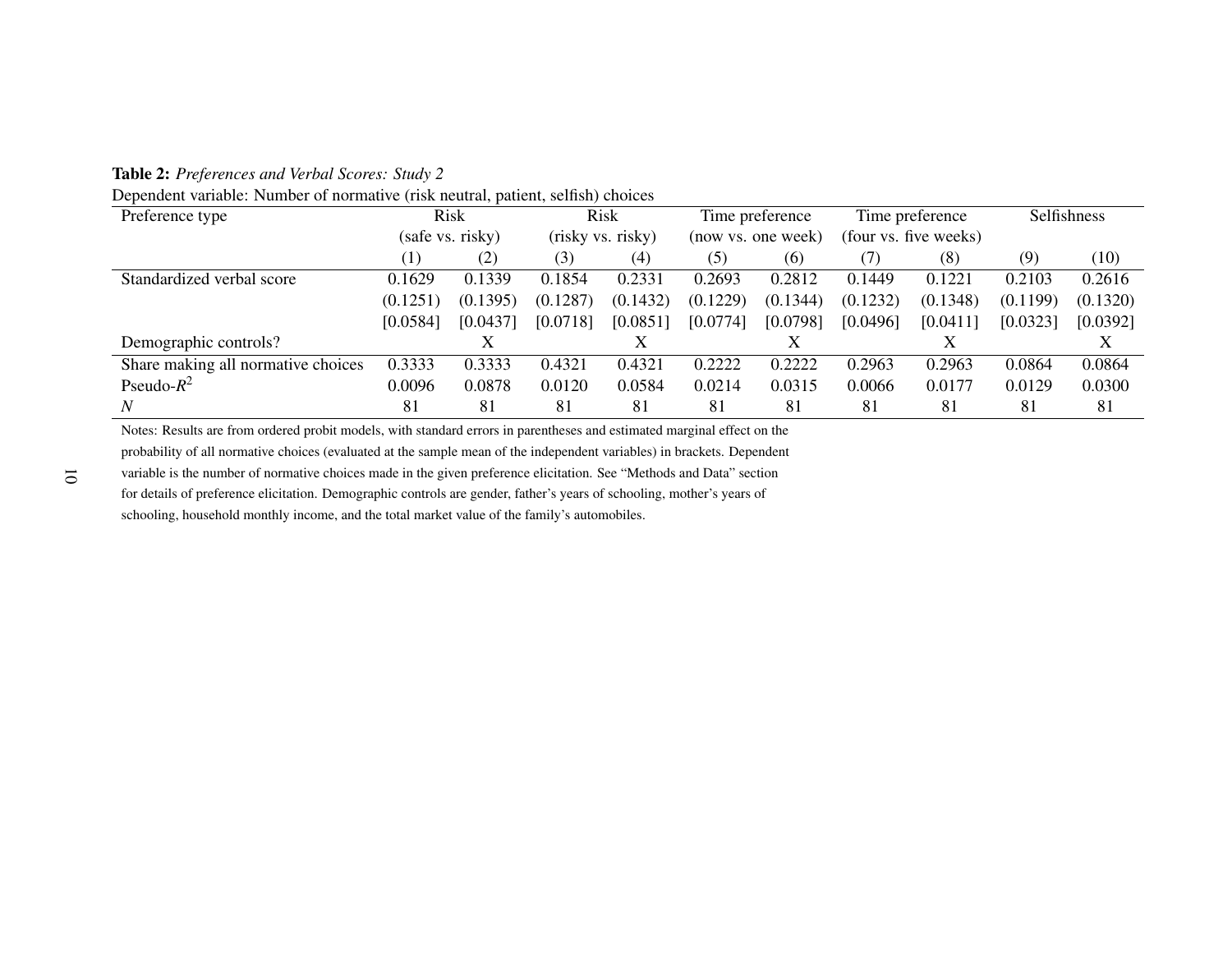Table 3: *Restricting to Monotonic Choices: Study <sup>1</sup>*

|  |  | Dependent variable: Number of normative (risk neutral, patient) choices |
|--|--|-------------------------------------------------------------------------|
|  |  |                                                                         |

| Preference type                    |          | Risk (gains) |          | Risk (gain/loss) |          | Time preference (now vs. one week) |
|------------------------------------|----------|--------------|----------|------------------|----------|------------------------------------|
|                                    | (1)      | (2)          | (3)      | (4)              | (5)      | (6)                                |
| Standardized math score            | 0.3059   | 0.1983       | 0.2393   | 0.2044           | 0.2125   | 0.2044                             |
|                                    | (0.1192) | (0.1295)     | (0.1172) | (0.1288)         | (0.1147) | (0.1161)                           |
|                                    | [0.0535] | [0.0435]     | [0.0432] | [0.0416]         | [0.0703] | [0.0695]                           |
| Sample                             | All      | Monotonic    | All      | Monotonic        | All      | Monotonic                          |
| Share making all normative choices | 0.1087   | 0.1429       | 0.1087   | 0.1266           | 0.2826   | 0.2989                             |
| Pseudo- $R^2$                      | 0.0268   | 0.0168       | 0.0200   | 0.0143           | 0.0120   | 0.0115                             |
| $\boldsymbol{N}$                   | 92       | 70           | 92       | 79               | 92       | 87                                 |

Notes: Results are from ordered probit models, with standard errors in parentheses and estimated marginal effect on the probability of all normative choices (evaluated at the sample mean of the independent variables) in brackets. Dependentvariable is the number of normative choices made in the given preference elicitation. See "Methods and Data" section for details of preference elicitation. Monotonic sample is the subset of respondents whose chose option "A" (safe/moneytoday) until the incentive to choose option "B" (risky/money in the future) grew strong enough and then chose option "B" thereafter. The monotonic sample includes participants who chose "A" on every question as well as those who chose"B" on every question.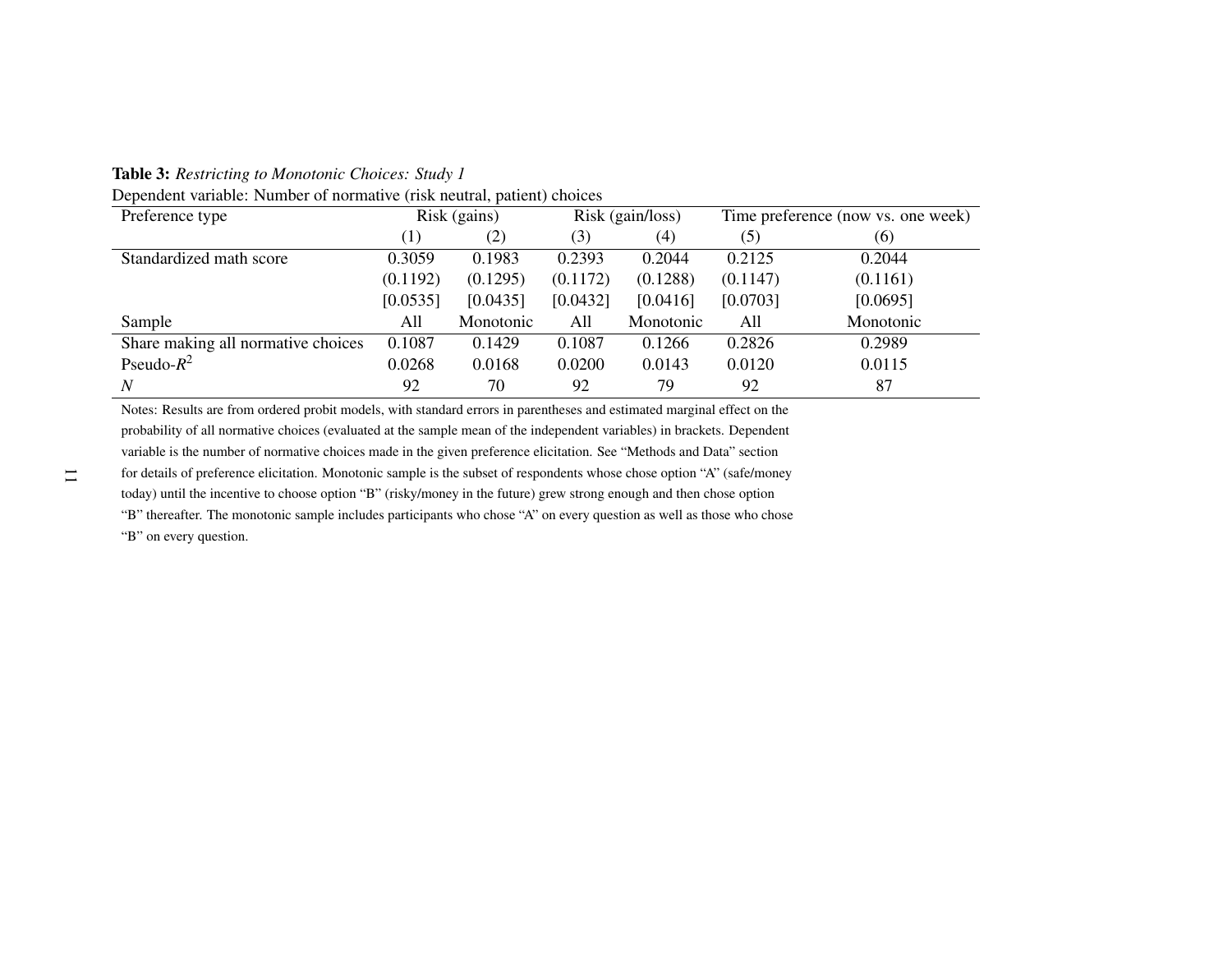Table 4: *Restricting to Monotonic Choices: Study <sup>2</sup>*

| Dependent variable: Number of normative (risk neutral, patient, selfish) choices |  |  |  |
|----------------------------------------------------------------------------------|--|--|--|
|----------------------------------------------------------------------------------|--|--|--|

| Preference type                    |                  | Risk        |          | Risk              |          | Time preference    |                       | Time preference |
|------------------------------------|------------------|-------------|----------|-------------------|----------|--------------------|-----------------------|-----------------|
|                                    | (safe vs. risky) |             |          | (risky vs. risky) |          | (now vs. one week) | (four vs. five weeks) |                 |
|                                    | (1)              | (2)         | (3)      | $\left( 4\right)$ | (5)      | (6)                | (7)                   | (8)             |
| Standardized math score            | 0.1502           | $-0.0406$   | 0.1656   | 0.2377            | 0.3887   | 0.3831             | 0.1726                | 0.1722          |
|                                    | (0.1257)         | (0.1539)    | (0.1297) | (0.1398)          | (0.1267) | (0.1268)           | (0.1232)              | (0.1233)        |
|                                    | [0.0539]         | $[-0.0158]$ | [0.0643] | [0.0919]          | [0.1074] | [0.1068]           | [0.0588]              | [0.0589]        |
| Sample                             | All              | Monotonic   | All      | Monotonic         | All      | Monotonic          | All                   | Monotonic       |
| Share making all normative choices | 0.3333           | 0.4154      | 0.4321   | 0.4730            | 0.2222   | 0.2250             | 0.2963                | 0.3000          |
| Pseudo- $R^2$                      | 0.0081           | 0.0007      | 0.0095   | 0.0194            | 0.0428   | 0.0425             | 0.0094                | 0.0095          |
| N                                  | 81               | 65          | 81       | 74                | 81       | 80                 | 81                    | 80              |

Notes: Results are from ordered probit models, with standard errors in parentheses and estimated marginal effect on the probability of all normative choices (evaluated at the sample mean of the independent variables) in brackets. Dependentvariable is the number of normative choices made in the given preference elicitation. See "Methods and Data" sectionfor details of preference elicitation. Demographic controls are gender, father's years of schooling, mother's years ofschooling, household monthly income, and the total market value of the family's automobiles. Monotonic sample is thesubset of respondents whose chose option "A" (safe/money today) until the incentive to choose option "B" (risky/money in the future) grew strong enough and then chose option "B" thereafter. The monotonic sample includes participantswho chose "A" on every question as well as those who chose "B" on every question.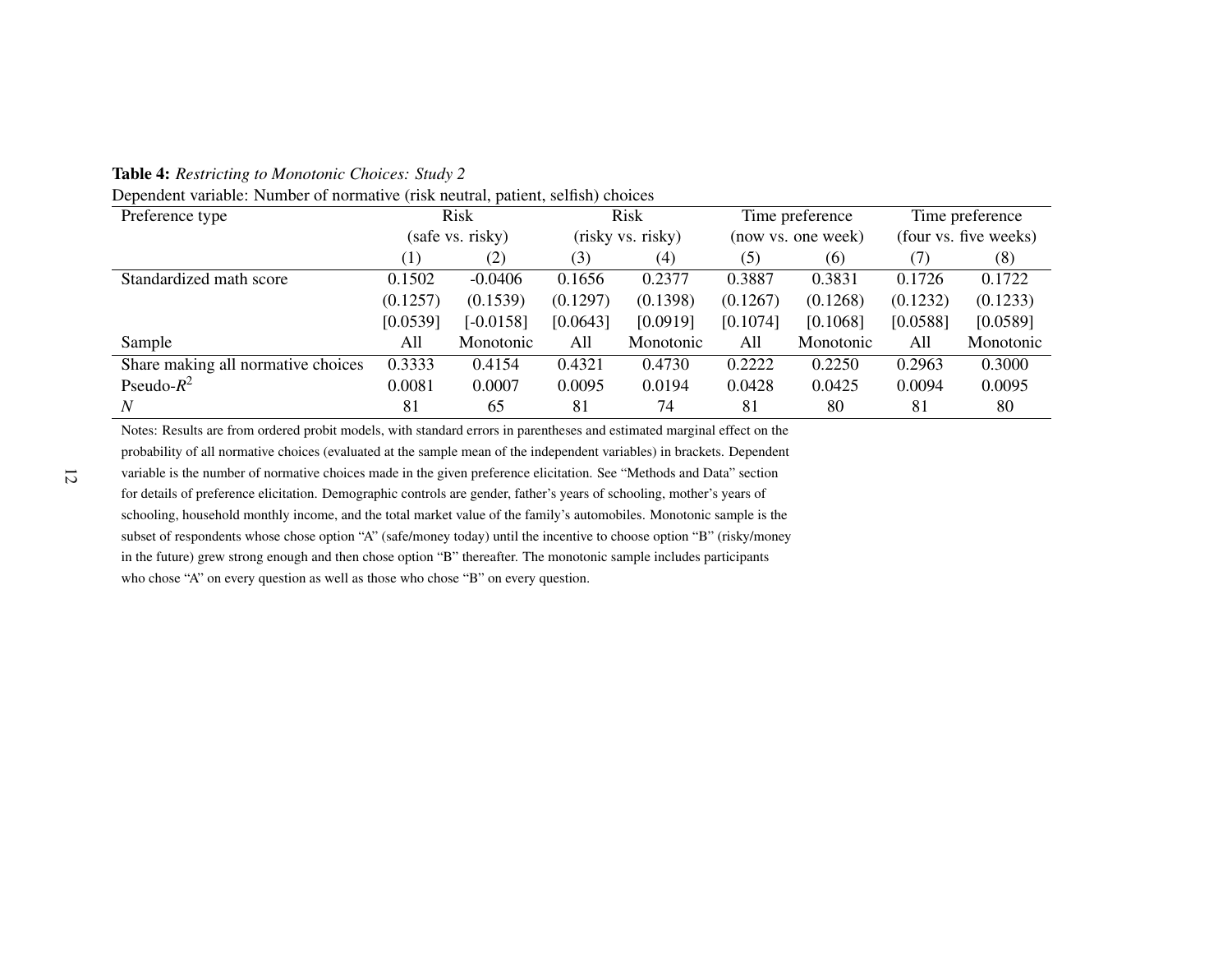| Preference type         |          | Risk             |          |          | Risk              |          |          | Time preference    |          |          | Time preference       |          |             | Selfishness |             |
|-------------------------|----------|------------------|----------|----------|-------------------|----------|----------|--------------------|----------|----------|-----------------------|----------|-------------|-------------|-------------|
|                         |          | (safe vs. risky) |          |          | (risky vs. risky) |          |          | (now vs. one week) |          |          | (four vs. five weeks) |          |             |             |             |
|                         | (1)      | (2)              | (3)      | (4)      | (5)               | (6)      | (7)      | (8)                | (9)      | (10)     | (11)                  | (12)     | (13)        | (14)        | (15)        |
| Standardized math score | 0.1502   | 0.1712           | 0.0657   | 0.1656   | 0.2168            | 0.1835   | 0.3887   | 0.3346             | 0.4020   | 0.1726   | 0.2320                | 0.1981   | $-0.1298$   | $-0.0851$   | $-0.1397$   |
|                         | (0.1257) | (0.1419)         | (0.1557) | (0.1297) | (0.1494)          | (0.1662) | (0.1267) | (0.1416)           | (0.1539) | (0.1232) | (0.1401)              | (0.1501) | (0.1228)    | (0.1366)    | (0.1481)    |
|                         | [0.0539] | [0.0646]         | [0.0223] | [0.0643] | [0.0838]          | [0.0633] | [0.1074] | [0.0768]           | [0.0886] | [0.0588] | [0.0688]              | [0.0558] | $[-0.0204]$ | $[-0.0157]$ | $[-0.0237]$ |
| Sample with             |          | X                | X        |          | X                 | X        |          | X                  | X        |          | X                     | X        |             | X           | X           |
| all demographics?       |          |                  |          |          |                   |          |          |                    |          |          |                       |          |             |             |             |
| Demographic controls?   |          |                  | X        |          |                   | X        |          |                    | X        |          |                       | X        |             |             | X           |
| Share making all        | 0.3333   | 0.3929           | 0.3929   | 0.4321   | 0.4643            | 0.4643   | 0.2222   | 0.1607             | 0.1607   | 0.2963   | 0.2321                | 0.2321   | 0.0864      | 0.1071      | 0.1071      |
| normative choices       |          |                  |          |          |                   |          |          |                    |          |          |                       |          |             |             |             |
| Pseudo- $R^2$           | 0.0081   | 0.0116           | 0.1022   | 0.0095   | 0.0183            | 0.1052   | 0.0428   | 0.0390             | 0.0697   | 0.0094   | 0.0191                | 0.0536   | 0.0047      | 0.0023      | 0.0500      |
| N                       | 81       | 56               | 56       | 81       | 56                | 56       | 81       | 56                 | 56       | 81       | 56                    | 56       | 81          | 56          | 56          |

Table 5: *Excluding Observations with Imputed Demographics: Study <sup>2</sup>*Dependent variable: Number of normative (risk neutral, patient, selfish) choices

Notes: Results are from ordered probit models, with standard errors in parentheses and estimated marginal effect on the probability of all normative choices (evaluated at the sample mean of the independent variables) in brackets. Dependentvariable is the number of normative choices made in the given preference elicitation. See "Methods and Data" sectionfor details of preference elicitation.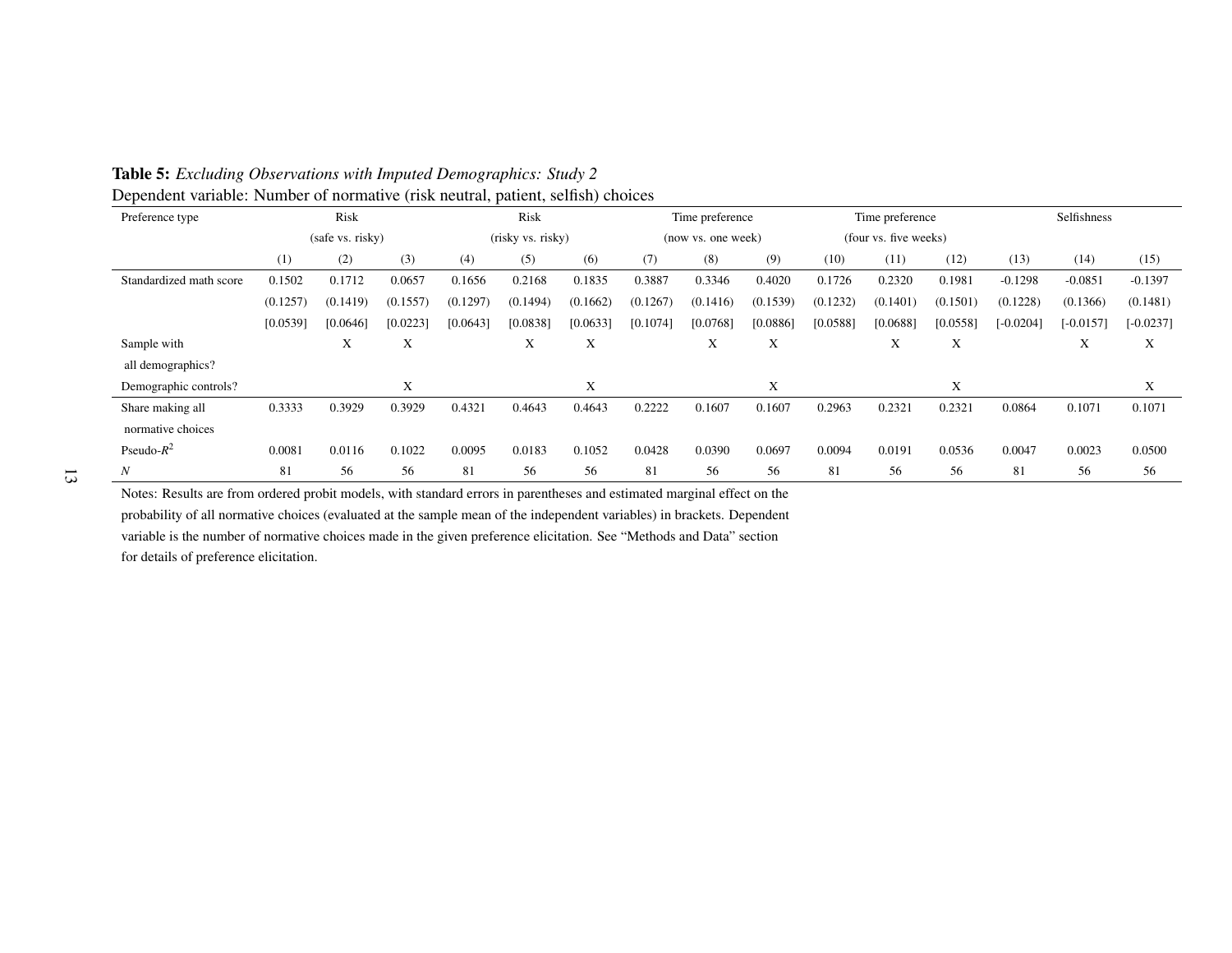## Table 6: *Evidence on Present-Bias: Study 2* Dependent variable: Number of present-biased choices

|                                    | (1)         |             |
|------------------------------------|-------------|-------------|
| Standardized average math grade    | $-0.2027$   | $-0.2364$   |
|                                    | (0.1486)    | (0.1539)    |
|                                    | $[-0.0724]$ | $[-0.0826]$ |
|                                    |             |             |
| Demographic controls?              |             |             |
| Share making all normative choices | 0.6667      | 0.6667      |
| Pseudo- $R^2$                      | 0.0135      | 0.0287      |

Notes: Results are from ordered probit models, with standard errors in parentheses and estimated marginal effect on the probability of no present-biased choices (evaluated at the sample mean of the independent variables) in brackets. Dependent variable is the number of present-biased choices made, where a present-biased choice means making a patient choice in the "four vs. five weeks" elicitation but an impatient choice in the "now vs. one week" elicitation with identical rewards. See "Methods and Data" section for details of preference elicitation. Demographic controls are gender, father's years of schooling, mother's years of schooling, household monthly income, and the total market value of the family's automobiles.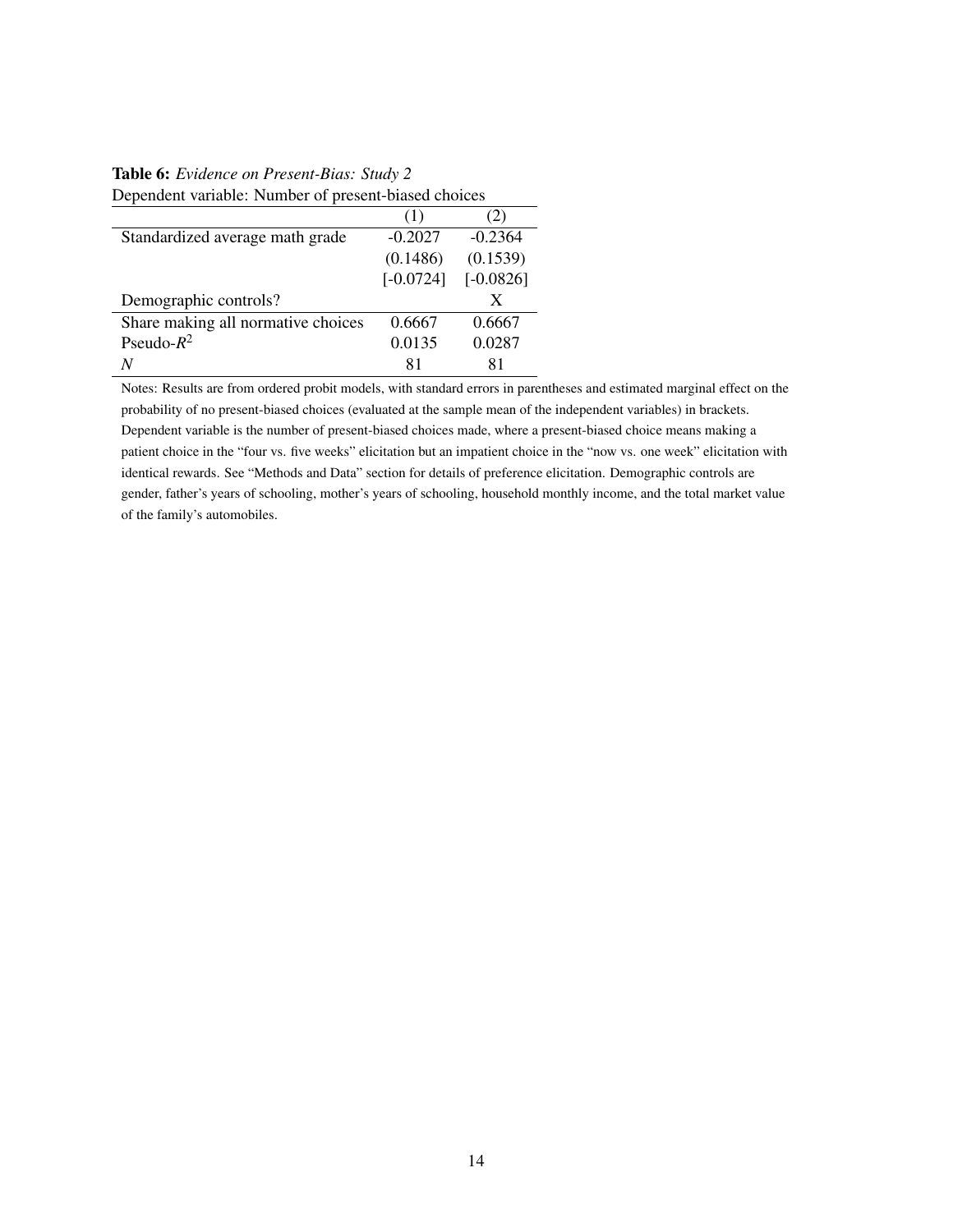Table 7: *Additional Evidence on Demographic Controls: Study <sup>1</sup>*Dependent variable: Number of normative (risk neutral, patient) choices

| Preference type                |          | Risk      |           |          | Risk        |                    |          | Time preference |           |
|--------------------------------|----------|-----------|-----------|----------|-------------|--------------------|----------|-----------------|-----------|
|                                |          | (gains)   |           |          | (gain/loss) | (now vs. one week) |          |                 |           |
|                                | (1)      | (2)       | (3)       | (4)      | (5)         | (6)                | (7)      | (8)             | (9)       |
| Standardized math score        | 0.3059   | 0.3250    | 0.3361    | 0.2393   | 0.2623      | 0.2486             | 0.2125   | 0.2850          | 0.2797    |
|                                | (0.1192) | (0.1306)  | (0.1330)  | (0.1172) | (0.1278)    | (0.1295)           | (0.1147) | (0.1250)        | (0.1268)  |
| Male                           |          | $-0.0919$ | $-0.0824$ |          | $-0.1162$   | $-0.1332$          |          | $-0.3706$       | $-0.3775$ |
|                                |          | (0.2536)  | (0.2546)  |          | (0.2562)    | (0.2576)           |          | (0.2483)        | (0.2499)  |
| Average income in municipality |          |           | $-0.0550$ |          |             | 0.0820             |          |                 | 0.0298    |
| (standardized)                 |          |           | (0.1193)  |          |             | (0.1216)           |          |                 | (0.1189)  |
| Pseudo- $R^2$                  | 0.0268   | 0.0273    | 0.0282    | 0.0200   | 0.0209      | 0.0231             | 0.0120   | 0.0196          | 0.0198    |
| N                              | 92       | 92        | 92        | 92       | 92          | 92                 | 92       | 92              | 92        |

Notes: Results are from ordered probit models, with standard errors in parentheses. Dependent variable is the number ofnormative choices made in the given preference elicitation. See "Methods and Data" section for details of preferenceelicitation.

15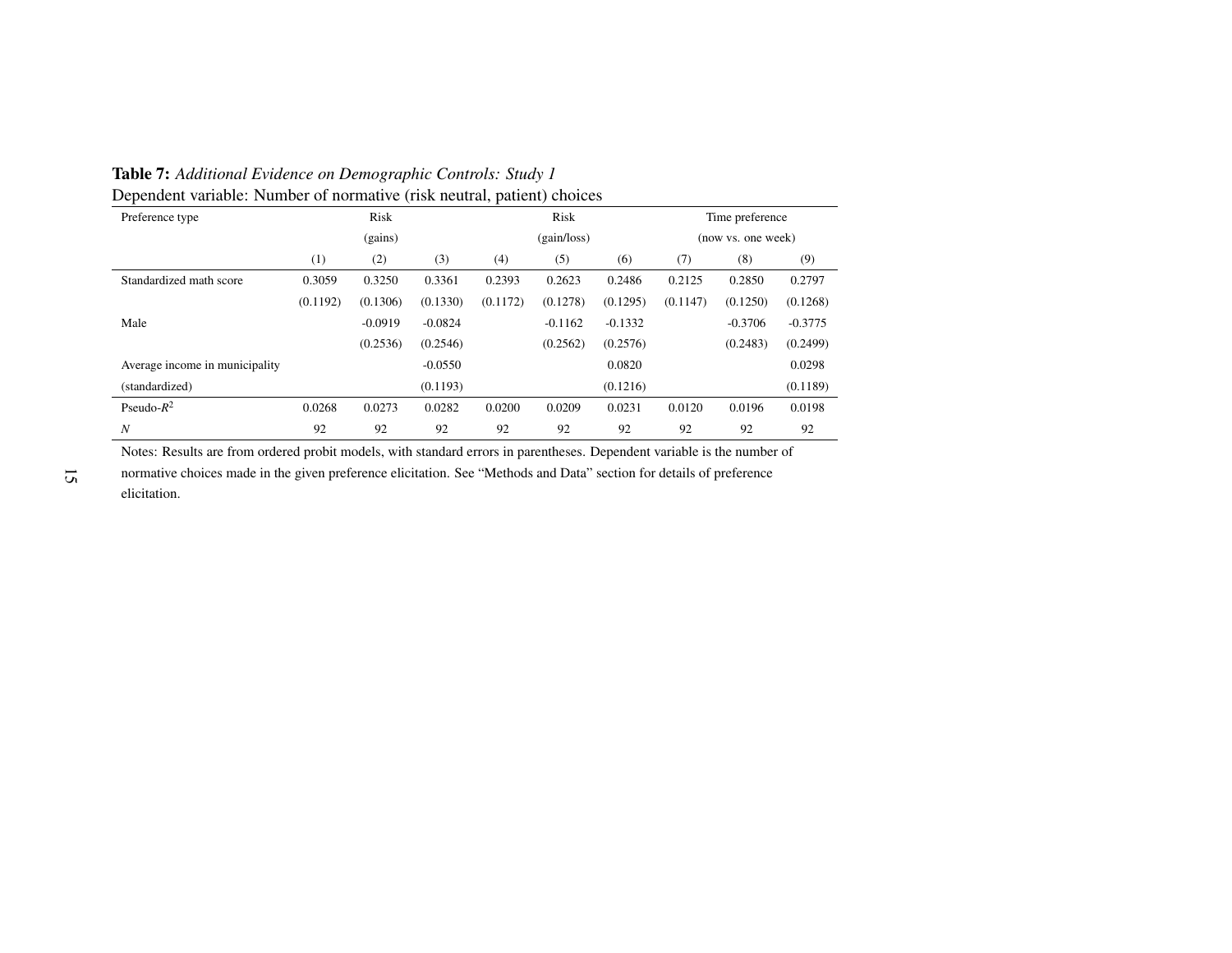| Preference type             |          | Risk             |           |          | Risk              |           |          | Time preference    |           |          | Time preference       |           |           | Selfishness |           |
|-----------------------------|----------|------------------|-----------|----------|-------------------|-----------|----------|--------------------|-----------|----------|-----------------------|-----------|-----------|-------------|-----------|
|                             |          | (safe vs. risky) |           |          | (risky vs. risky) |           |          | (now vs. one week) |           |          | (four vs. five weeks) |           |           |             |           |
|                             | (1)      | (2)              | (3)       | (4)      | (5)               | (6)       | (7)      | (8)                | (9)       | (10)     | (11)                  | (12)      | (13)      | (14)        | (15)      |
| Standardized math score     | 0.1502   | 0.1083           | 0.0684    | 0.1656   | 0.1558            | 0.1464    | 0.3887   | 0.4191             | 0.4059    | 0.1726   | 0.1822                | 0.1524    | $-0.1298$ | $-0.1529$   | $-0.1454$ |
|                             | (0.1257) | (0.1287)         | (0.1333)  | (0.1297) | (0.1320)          | (0.1365)  | (0.1267) | (0.1295)           | (0.1323)  | (0.1232) | (0.1251)              | (0.1277)  | (0.1228)  | (0.1248)    | (0.1278)  |
| Male                        |          | 0.5024           | 0.4660    |          | 0.1108            | 0.0473    |          | $-0.2943$          | $-0.3186$ |          | $-0.1059$             | $-0.0891$ |           | 0.2480      | 0.3103    |
|                             |          | (0.2597)         | (0.2713)  |          | (0.2585)          | (0.2690)  |          | (0.2449)           | (0.2549)  |          | (0.2448)              | (0.2552)  |           | (0.2421)    | (0.2518)  |
| Household income            |          |                  | $-0.4196$ |          |                   | $-0.4072$ |          |                    | $-0.1363$ |          |                       | $-0.2037$ |           |             | 0.1176    |
| (standardized)              |          |                  | (0.1772)  |          |                   | (0.1876)  |          |                    | (0.1588)  |          |                       | (0.1610)  |           |             | (0.1580)  |
| Father's years of schooling |          |                  | 0.0917    |          |                   | 0.0057    |          |                    | 0.0422    |          |                       | 0.0130    |           |             | $-0.0665$ |
|                             |          |                  | (0.0693)  |          |                   | (0.0687)  |          |                    | (0.0647)  |          |                       | (0.0655)  |           |             | (0.0650)  |
| Mother's years of schooling |          |                  | $-0.0478$ |          |                   | $-0.0527$ |          |                    | 0.0071    |          |                       | 0.0517    |           |             | 0.0208    |
|                             |          |                  | (0.0773)  |          |                   | (0.0764)  |          |                    | (0.0719)  |          |                       | (0.0731)  |           |             | (0.0711)  |
| Household automobile wealth |          |                  | 0.3793    |          |                   | 0.2832    |          |                    | 0.0258    |          |                       | 0.1461    |           |             | 0.0683    |
| (standardized)              |          |                  | (0.1722)  |          |                   | (0.1762)  |          |                    | (0.1526)  |          |                       | (0.1563)  |           |             | (0.1522)  |
| Pseudo- $R^2$               | 0.0081   | 0.0295           | 0.0841    | 0.0095   | 0.0106            | 0.0497    | 0.0428   | 0.0492             | 0.0548    | 0.0094   | 0.0103                | 0.0206    | 0.0047    | 0.0091      | 0.0190    |
| N                           | 81       | 81               | 81        | 81       | 81                | 81        | 81       | 81                 | 81        | 81       | 81                    | 81        | 81        | 81          | 81        |

### Table 8: *Additional Evidence on Demographic Controls: Study <sup>2</sup>*Dependent variable: Number of normative (risk neutral, patient, selfish) choices

Notes: Results are from ordered probit models, with standard errors in parentheses. Dependent variable is the number of

normative choices made in the given preference elicitation. See "Methods and Data" section for details of preferenceelicitation.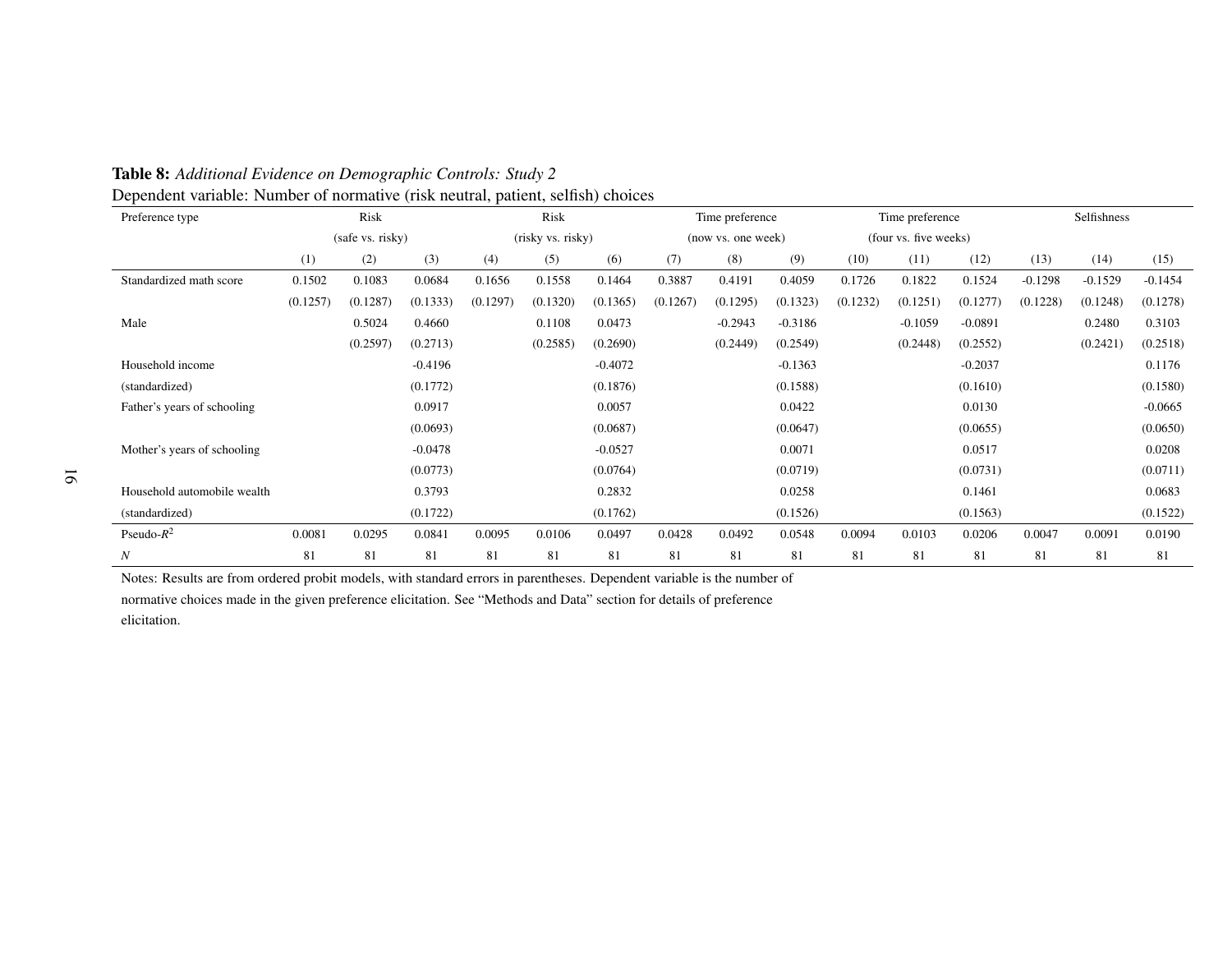Table 9: *Using Siblings to Control for Family Background*

| Dependent variable: Number of normative (risk neutral, patient, selfish) choices |  |  |  |
|----------------------------------------------------------------------------------|--|--|--|
|----------------------------------------------------------------------------------|--|--|--|

| Preference type                    |                  | <b>Risk</b> | Risk        |                   |          | Time preference    |          | Time preference       |          | Selfishness |
|------------------------------------|------------------|-------------|-------------|-------------------|----------|--------------------|----------|-----------------------|----------|-------------|
|                                    | (safe vs. risky) |             |             | (risky vs. risky) |          | (now vs. one week) |          | (four vs. five weeks) |          |             |
|                                    | (1)              | (2)         | (3)         | (4)               | (5)      | (6)                | 7)       | (8)                   | (9)      | (10)        |
| Standardized average math grade    | 0.1135           | 1.6181      | $-0.3440$   | 0.0502            | 0.1272   | 0.0926             | 0.0152   | 0.4267                | 0.2522   | 0.0990      |
|                                    | (0.1850)         | (0.4675)    | (0.2307)    | (0.3906)          | (0.1859) | (0.2971)           | (0.1830) | (0.2951)              | (0.1953) | (0.3589)    |
|                                    | [0.0433]         | [0.3017]    | $[-0.1302]$ | [0.0130]          | [0.0415] | [0.0157]           | [0.0057] | [0.1088]              | [0.0481] | [0.0116]    |
| Family fixed effects?              |                  |             |             |                   |          |                    |          |                       |          |             |
| Share making all normative choices | 0.3953           | 0.3953      | 0.5581      | 0.5581            | 0.2791   | 0.2791             | 0.3721   | 0.3721                | 0.1163   | 0.1163      |
| Pseudo- $R^2$                      | 0.0051           | 0.3435      | 0.0234      | 0.2174            | 0.0177   | 0.2878             | 0.0010   | 0.2408                | 0.0151   | 0.3528      |
| N                                  | 43               | 43          | 43          | 43                | 43       | 43                 | 43       | 43                    | 43       | 43          |

Notes: Data are from study 2. Results are from ordered probit models, with standard errors in parentheses and estimated

marginal effect on the probability of all normative choices (evaluated at the sample mean of the independent variables)

in brackets. Dependent variable is the number of normative choices made in the given preference elicitation. See

"Methods and Data" section for details of preference elicitation. All specifications control for gender. Standardized

 average math grade is the average math grade across all years the participant was enrolled at the school, standardized bythe sample standard deviation.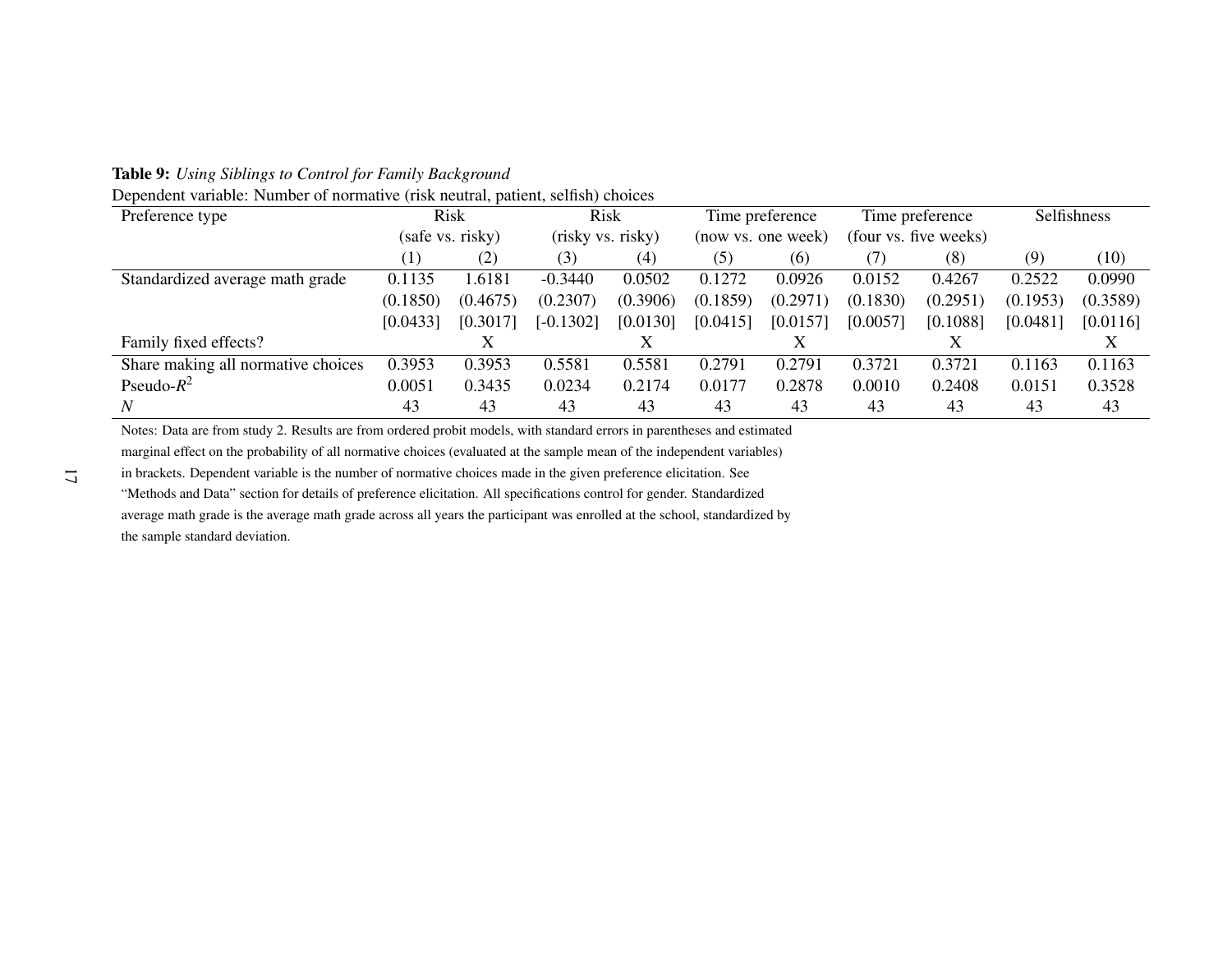Table 10: *Preferences and Elementary School Performance: Study <sup>1</sup>*

| Dependent variable: Number of normative (risk neutral, patient) choices |             |                    |  |  |  |  |
|-------------------------------------------------------------------------|-------------|--------------------|--|--|--|--|
| Risk                                                                    | Risk        | Time preference    |  |  |  |  |
| (gains)                                                                 | (gain/loss) | (now vs. one week) |  |  |  |  |
| (1)                                                                     | (2)         | (3)                |  |  |  |  |
| 0.1653                                                                  | 0.2784      | 0.2431             |  |  |  |  |
| (0.1183)                                                                | (0.1217)    | (0.1158)           |  |  |  |  |
| [0.0296]                                                                | [0.0496]    | [0.0801]           |  |  |  |  |
| 0.1059                                                                  | 0.1059      | 0.2824             |  |  |  |  |
| 0.0082                                                                  | 0.0269      | 0.0163             |  |  |  |  |
| 85                                                                      | 85          | 85                 |  |  |  |  |
|                                                                         |             |                    |  |  |  |  |

Notes: Results are from ordered probit models, with standard errors in parentheses and estimated marginal effect on the probability of all normative choices (evaluated at the sample mean of the independent variables) in brackets. Dependentvariable is the number of normative choices made in the given preference elicitation. See "Methods and Data" sectionfor details of preference elicitation. Elementary school is defined as grades 1-6.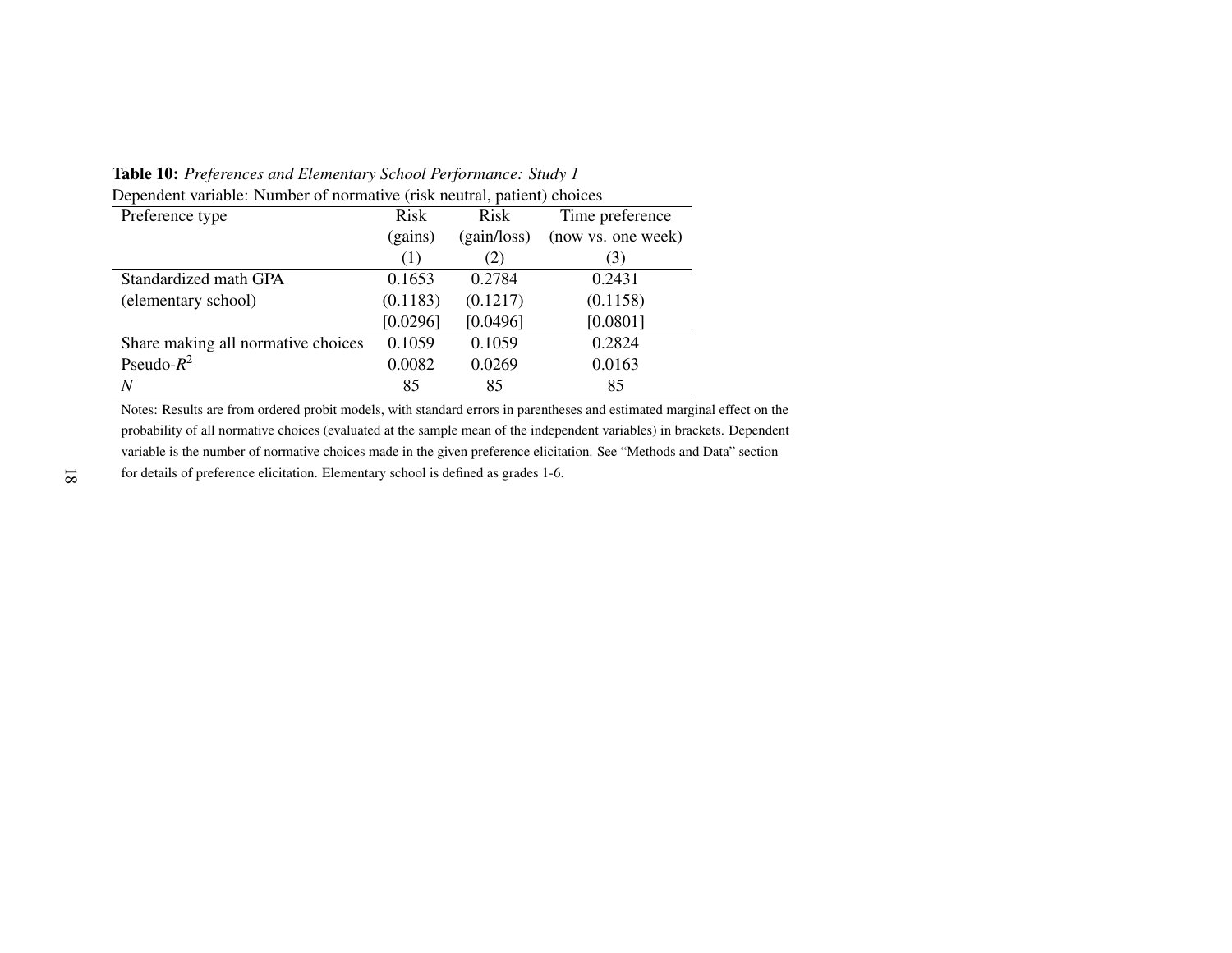Table 11: *Preferences and Elementary School Performance: Study <sup>2</sup>*

| Preference type                    | Risk             | Risk              | Time preference    | Time preference       | <b>Selfishness</b> |
|------------------------------------|------------------|-------------------|--------------------|-----------------------|--------------------|
|                                    | (safe vs. risky) | (risky vs. risky) | (now vs. one week) | (four vs. five weeks) |                    |
|                                    | $\left(1\right)$ | $\left( 2\right)$ | (3)                | (4)                   | (5)                |
| Standardized math GPA              | 0.0388           | 0.0587            | 0.0041             | 0.0960                | $-0.0600$          |
| (elementary school)                | (0.1320)         | (0.1327)          | (0.1276)           | (0.1286)              | (0.1282)           |
|                                    | [0.0133]         | [0.0231]          | [0.0012]           | [0.0336]              | $[-0.0089]$        |
| Share making all normative choices | 0.2933           | 0.4400            | 0.2267             | 0.3067                | 0.0800             |
| Pseudo- $R^2$                      | 0.0005           | 0.0012            | 0.0000             | 0.0029                | 0.0010             |
| N                                  | 75               | 75                | 75                 | 75                    | 75                 |

Dependent variable: Number of normative (risk neutral, patient, selfish) choices

Notes: Results are from ordered probit models, with standard errors in parentheses and estimated marginal effect on the probability of all normative choices (evaluated at the sample mean of the independent variables) in brackets. Dependentvariable is the number of normative choices made in the given preference elicitation. See "Methods and Data" section

for details of preference elicitation. Elementary school is defined as grades 1-6.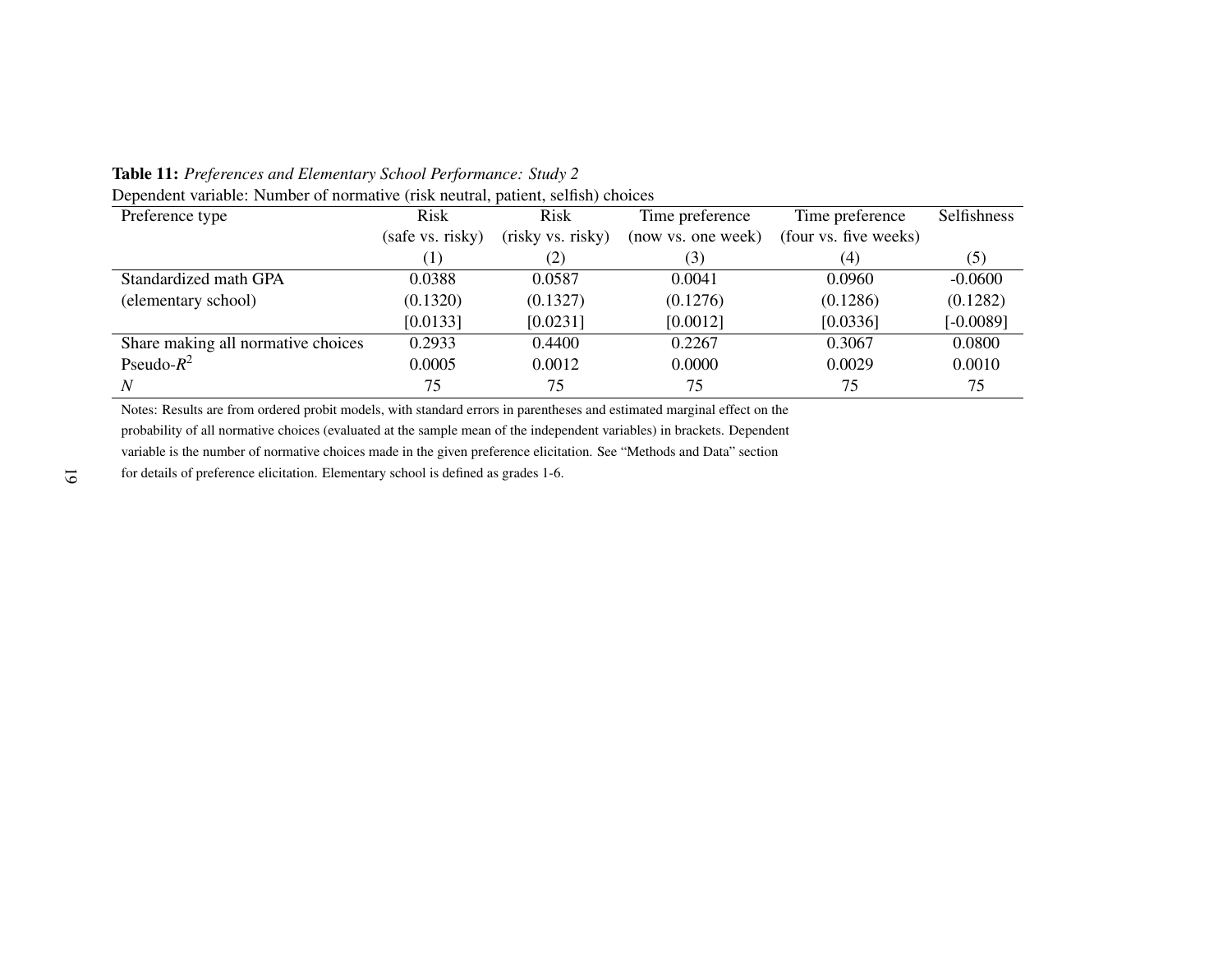## Table 12: *Fisher Exact Tests for Cognitive Load: Study 3*

| Preference type              |          | Patient<br>Risk neutral |          | Selfish    |        | Math quiz |        |
|------------------------------|----------|-------------------------|----------|------------|--------|-----------|--------|
|                              | Safe vs. | Risky vs.               | Now ys.  | Four vs.   |        | One       | Two    |
|                              | Risky    | Risky                   | One week | Five weeks |        |           |        |
|                              | (1)      | (2)                     | (3)      | (4)        | (5)    | (6)       | (7)    |
| Not under load               | 0.3077   | 0.5882                  | 0.2857   | 0.3333     | 0.0000 | 0.1333    | 0.3182 |
| Under load                   | 0.1429   | 0.2000                  | 0.1333   | 0.3158     | 0.1176 | 0.0909    | 0.2000 |
| Fisher exact <i>p</i> -value | 0.387    | 0.021                   | 0.424    | 1.000      | 0.204  | 1.000     | 0.481  |
| No. of observations          | 34       | 37                      | 36       | 37         | 37     | 37        | 37     |
| No. not under load           | 13       | 17                      | 21       | 18         | 20     | 15        | 22     |
| No. under load               | 21       | 20                      | 15       | 19         | 17     | 22        | 15     |

Dependent variable: Dummy for perfectly normative (risk-neutral, patient, selfish, mathematically correct) decision-making

Notes: Cognitive load indicates that the participant was asked to remember a seven-digit number while performing the task. In all cases, dependent measure is a dummy for whether the participant behaved in all choices in a manner consistent with the maximization of un-discounted expected value. For each of the two math quizzes, the "math quiz" dependent measure is a dummy for answering all questions correctly. See "Methods and Data" section for details of preference elicitation and math quizzes.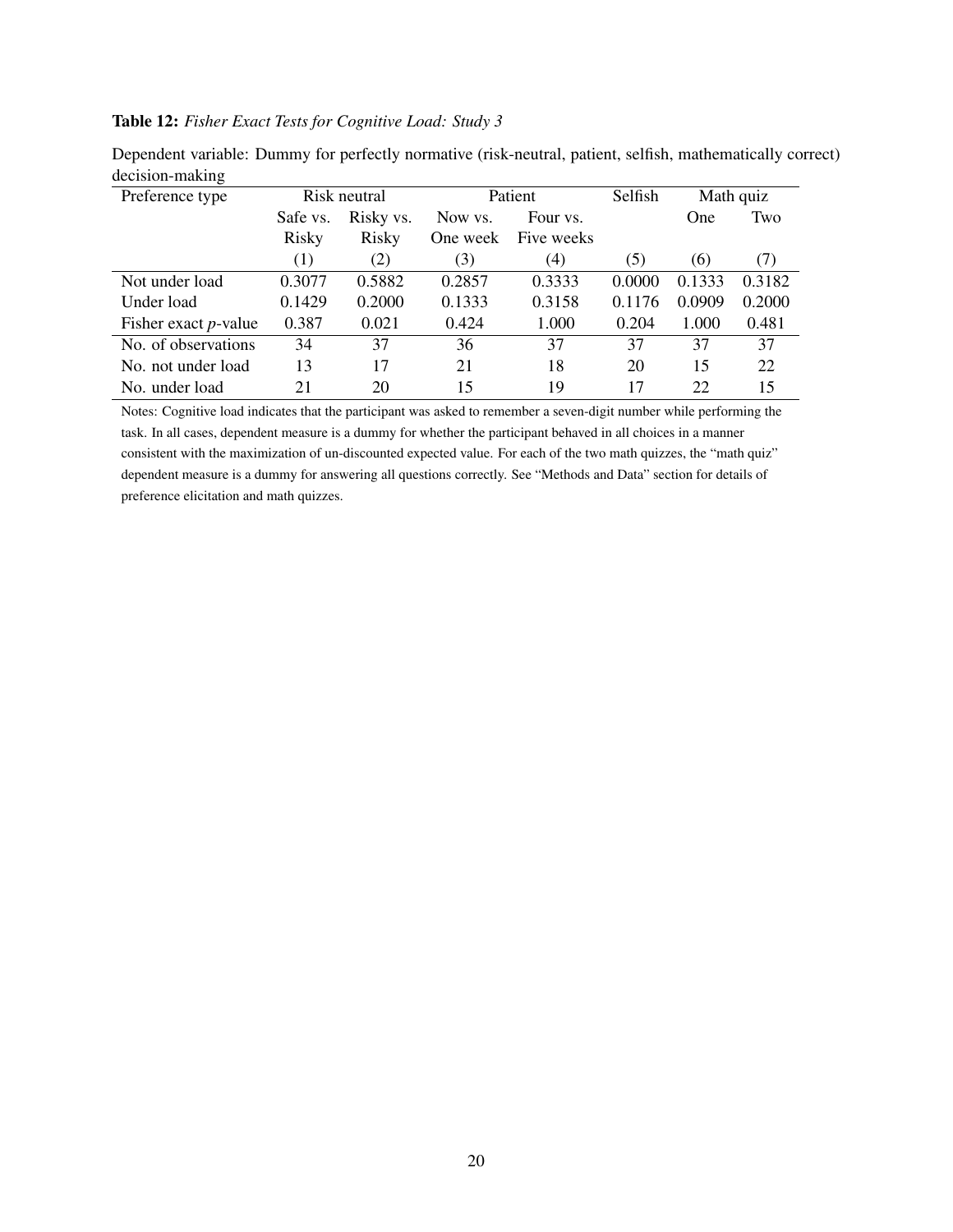| Treatment condition          | Number with average math grade:                                 |  |  |  |  |
|------------------------------|-----------------------------------------------------------------|--|--|--|--|
|                              | (Questionnaire format) Below median At or above median<br>Total |  |  |  |  |
|                              |                                                                 |  |  |  |  |
|                              |                                                                 |  |  |  |  |
|                              |                                                                 |  |  |  |  |
|                              |                                                                 |  |  |  |  |
| Fisher exact <i>p</i> -value | -636                                                            |  |  |  |  |

Table 13: *Balance of Cognitive Ability by Treatment Condition: Study 3*

Notes: Table shows number of participants with below- or above-median average math GPA for each of the four

questionnaire variants we used in the study. Fisher exact *p*-value is for the null hypothesis that the likelihood of having an above-median math grade is independent of questionnaire format.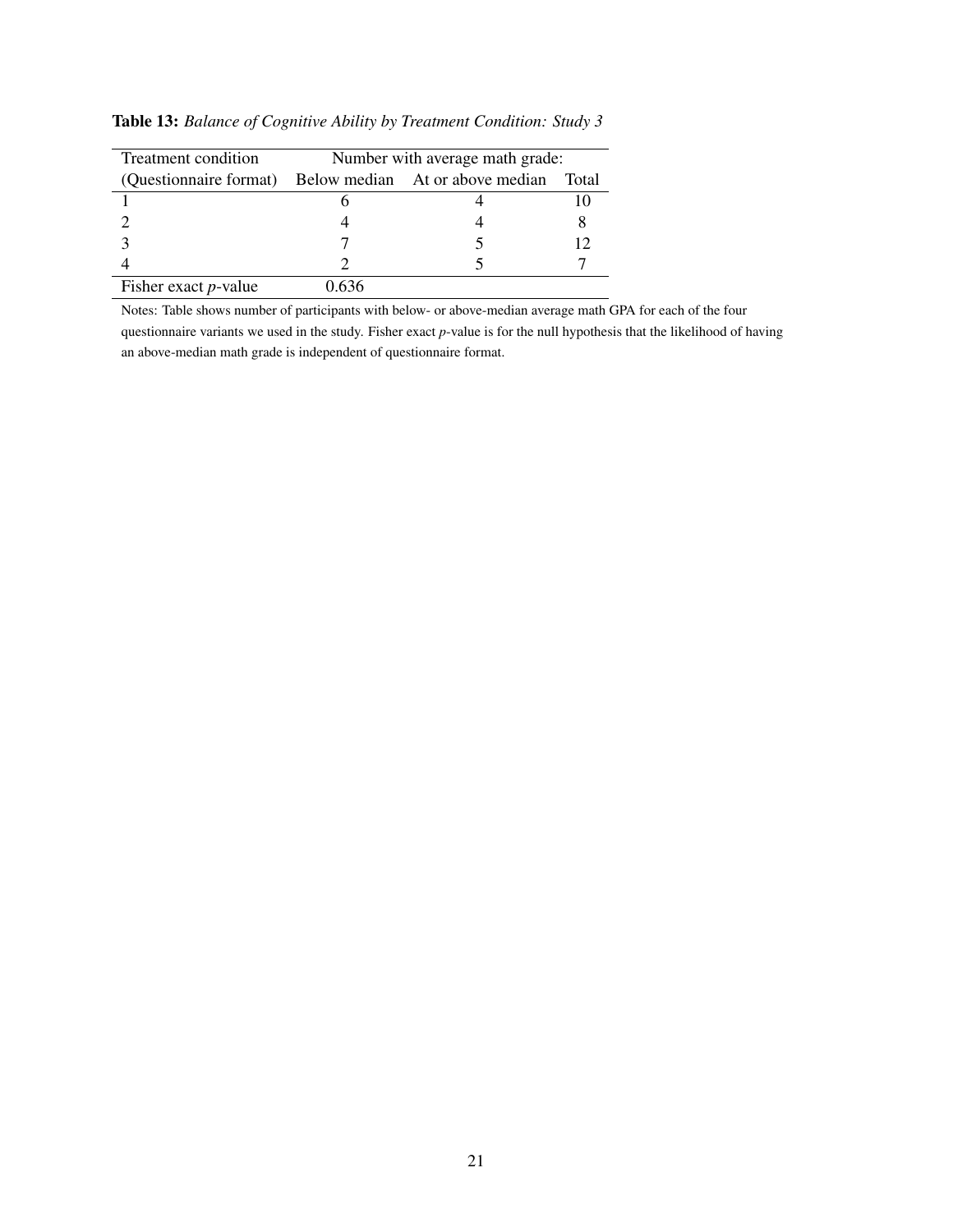| Dependent variable. Tulliber of hormative (fisk heatial, patient, schisti) choices |                  |               |                    |               |  |  |
|------------------------------------------------------------------------------------|------------------|---------------|--------------------|---------------|--|--|
| Preference type                                                                    | Risk             |               | Time preference    |               |  |  |
|                                                                                    | (safe vs. risky) |               | (now vs. one week) |               |  |  |
|                                                                                    | (1)              | (2)           | (3)                | (4)           |  |  |
| Cognitive Load                                                                     | $-0.3684$        | $-0.0731$     | $-0.0364$          | 0.0107        |  |  |
|                                                                                    | (0.3785)         | (0.3545)      | (0.3543)           | (0.3503)      |  |  |
|                                                                                    | $[-0.1035]$      | $[-0.0198]$   | $[-0.0108]$        | [0.0031]      |  |  |
| Specification                                                                      | Excluded         | <b>Bounds</b> | Excluded           | <b>Bounds</b> |  |  |
| Share making all normative choices                                                 | 0.2059           | 0.1892        | 0.2222             | 0.2162        |  |  |
| Pseudo- $R^2$                                                                      | 0.0102           | 0.0004        | 0.0001             | 0.0000        |  |  |
| N                                                                                  | 34               | 37            | 36                 | 37            |  |  |

### Table 14: *Missing Value Bounds for Cognitive Load: Study 3*

Dependent variable: Number of normative (risk neutral, patient, selfish) choices

Notes: Results are from ordered probit models, with standard errors in parentheses and estimated marginal effect on the probability of all normative choices (evaluated at the sample mean of the independent variables) in brackets. Dependent variable is the number of normative choices made in the given preference elicitation. In the "excluded" specification, participants with missing data on one or more preferences are excluded from the sample. In the "bounds" specification, missing data is imputed to be normative under load and non-normative otherwise. See "Methods and Data" section for details of preference elicitation.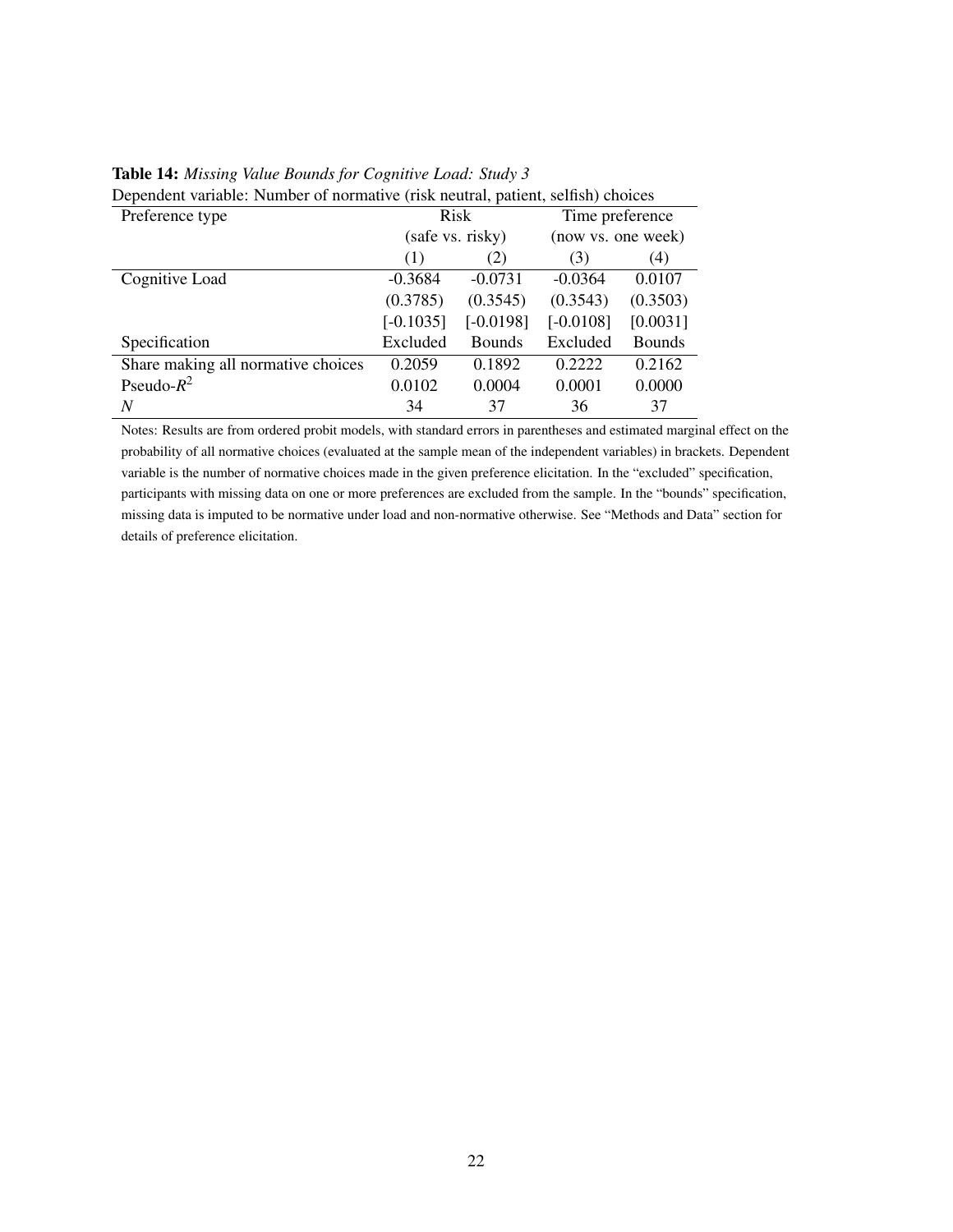| Preference type       | <b>Risk</b>      | <b>Risk</b>       | Time preference    | Time preference       | Selfishness | Math quiz 1 | Math quiz 2 |
|-----------------------|------------------|-------------------|--------------------|-----------------------|-------------|-------------|-------------|
|                       | (safe vs. risky) | (risky vs. risky) | (now vs. one week) | (four vs. five weeks) |             |             |             |
|                       | $\left(1\right)$ | (2)               | (3)                | (4)                   | (5)         | (6)         | (7)         |
| Cognitive load        | 1.1831           | 0.5060            | 0.2897             | 0.0702                | 0.0914      | 1.0314      | 1.6057      |
|                       | (0.4059)         | (0.3357)          | (0.2483)           | (0.2623)              | (0.2341)    | (0.3189)    | (0.3515)    |
| Standardized math GPA | $-0.9753$        | $-1.0182$         | 0.0833             | 0.1865                | 0.0479      | $-0.1858$   | $-0.0023$   |
| (high school)         | (0.4306)         | (0.3919)          | (0.3758)           | (0.3619)              | (0.3521)    | (0.3834)    | (0.3869)    |
| Cognitive load X      | $-0.2314$        | $-0.4950$         | $-0.1543$          | 0.0899                | 0.1447      | $-0.4297$   | $-0.9753$   |
| Standardized math GPA | (0.4579)         | (0.4123)          | (0.3733)           | (0.3613)              | (0.3578)    | (0.3902)    | (0.4331)    |
| Pseudo- $R^2$         | 0.2127           | 0.1005            | 0.0139             | 0.0074                | 0.0092      | 0.1451      | 0.2342      |
| N                     | 34               | 37                | 36                 | 37                    | 37          | 37          | 37          |

Table 15: *How Effects of Cognitive Load Vary With Cognitive Ability: Study <sup>3</sup>*Dependent variable: Number of normative (risk neutral, patient, selfish, mathematically correct) choices

Notes: Results are from ordered probit models, with standard errors in parentheses. Dependent variable is the number of

normative choices made in the given preference elicitation. See "Methods and Data" section for details of preferenceelicitation and math quizzes.

23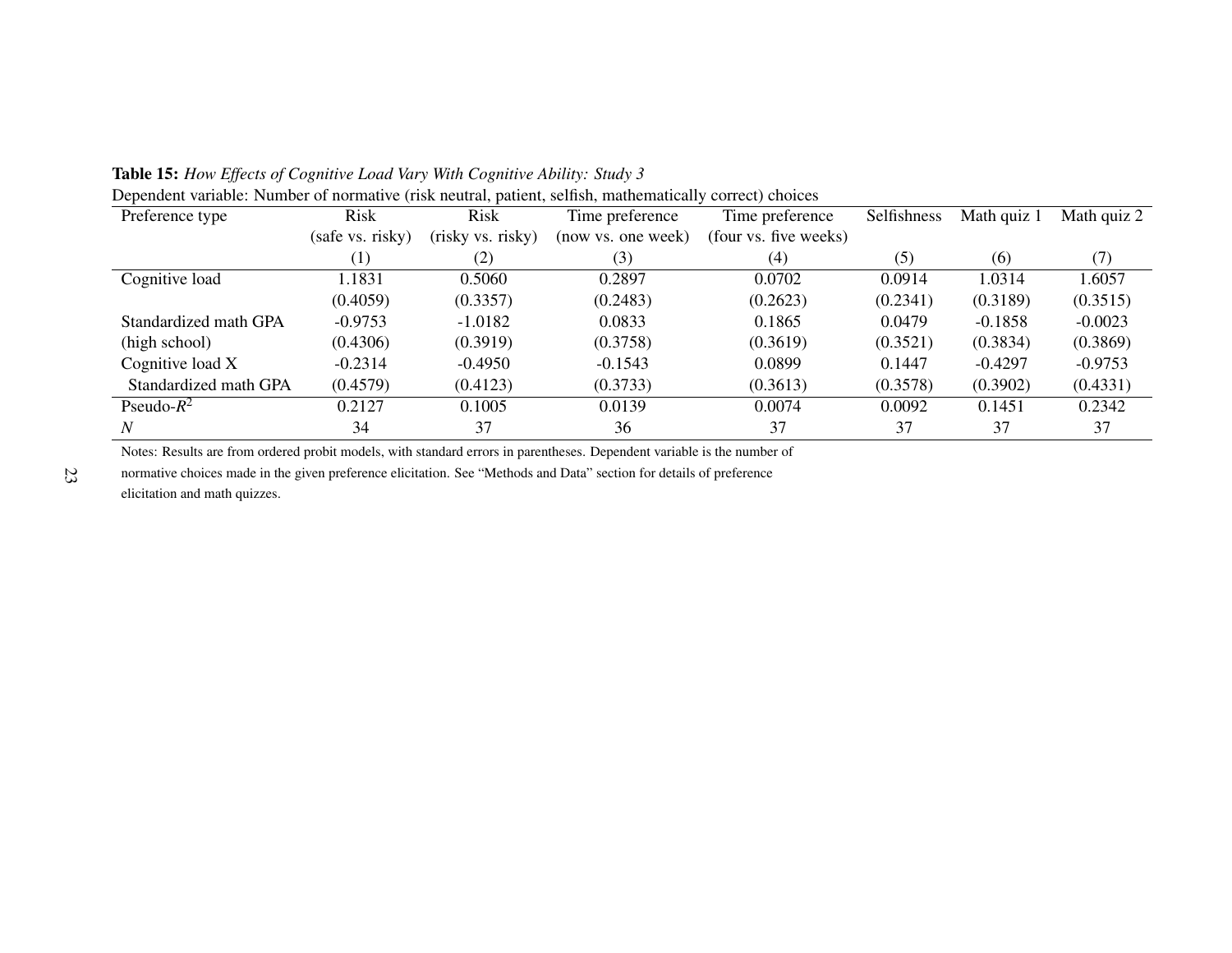| Dependent variable                   | Difference between reasoning and non-reasoning<br>task in number of choices consistent with |                    |  |  |
|--------------------------------------|---------------------------------------------------------------------------------------------|--------------------|--|--|
|                                      | Patience<br>Risk-neutrality                                                                 |                    |  |  |
|                                      | (Safe vs. Risky)                                                                            | (Now vs. One Week) |  |  |
|                                      | (1)                                                                                         | (2)                |  |  |
| Standardized math GPA                | $-0.5099$                                                                                   | $-0.1054$          |  |  |
| (high school)                        | (0.1571)                                                                                    | (0.2100)           |  |  |
| Cognitive load in non-reasoning task | 0.5049                                                                                      | $-0.2150$          |  |  |
|                                      | (0.3064)                                                                                    | (0.4220)           |  |  |
| Constant                             | 0.2858                                                                                      | 0.8258             |  |  |
|                                      | (0.2367)                                                                                    | (0.2655)           |  |  |
| $R^2$                                | 0.2694                                                                                      | 0.0128             |  |  |
| No. of observations                  | 34                                                                                          | 34                 |  |  |

## Table 16: *How Effects of Reasoning Vary With Cognitive Ability: Study 3*

Notes: Results are from OLS regressions, with standard errors in parentheses. Reasoning task indicates that the participant was asked to think about and express the reasons for her choice. See "Methods and Data" section for details of preference elicitation.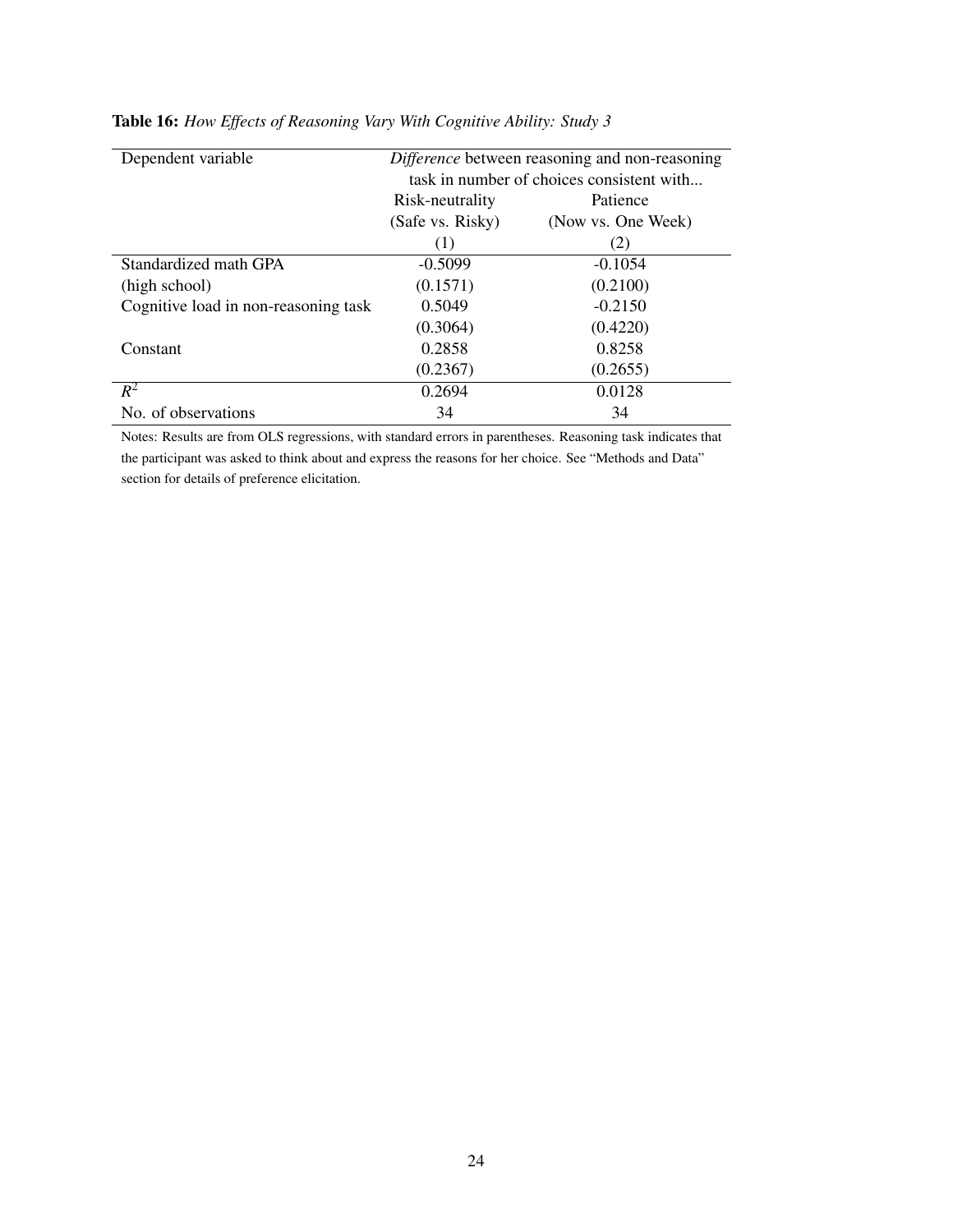| Dependent variable         | Risk neutral (dummy) |           | Patient (dummy) |           | Selfish (dummy) |           |
|----------------------------|----------------------|-----------|-----------------|-----------|-----------------|-----------|
|                            | (1)                  | (2)       | (3)             | (4)       | (5)             | (6)       |
| Math $SAT \ge$ median      | 0.2446               | 0.2951    | 0.2549          | 0.2615    | $-0.1635$       | $-0.1295$ |
|                            | (0.1222)             | (0.1317)  | (0.1522)        | (0.1569)  | (0.1421)        | (0.1495)  |
| Verbal $SAT \geq median$   |                      | $-0.1333$ |                 | $-0.0253$ |                 | $-0.1244$ |
|                            |                      | (0.1335)  |                 | (0.1499)  |                 | (0.1468)  |
| Male                       | 0.1512               | 0.1279    | $-0.2136$       | $-0.2158$ | $-0.3548$       | $-0.3781$ |
|                            | (0.1395)             | (0.1407)  | (0.1582)        | (0.1586)  | (0.1378)        | (0.1387)  |
| Year in school $(1-4)$     | 0.0710               | 0.0771    | 0.0817          | 0.0812    | $-0.1493$       | $-0.1583$ |
|                            | (0.0715)             | (0.0720)  | (0.0847)        | (0.0848)  | (0.0827)        | (0.0846)  |
| Mean of dependent variable | 0.2982               | 0.2982    | 0.5294          | 0.5294    | 0.4912          | 0.4912    |
| Pseudo- $R^2$              | 0.0809               | 0.0952    | 0.0635          | 0.0639    | 0.1090          | 0.1180    |
| N                          | 57                   | 57        | 51              | 51        | 57              | 57        |

Table 17: *Preferences and Cognitive Ability: Harvard Undergraduates*

Notes: Results are from probit models. Coefficients are estimated marginal effects evaluated at the sample mean of the independent variables, with standard errors in parentheses. In all cases, dependent measure is a dummy for whether the participant behaved in all choices in a manner consistent with the maximization of un-discounted expected value. See "Procedure" section of this appendix for details of preference elicitation. Data on SAT scores are from participants' self-reports.